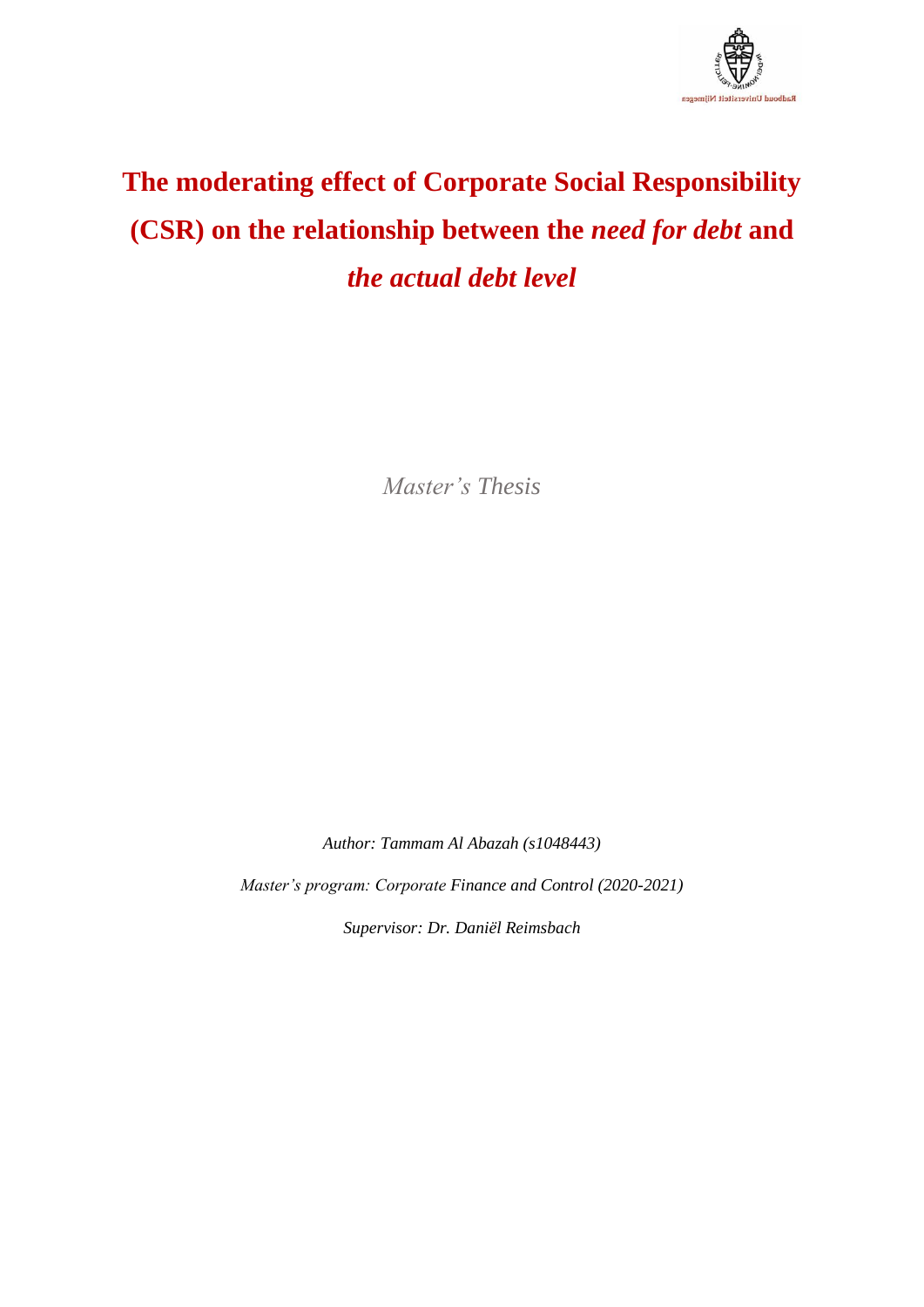

# **Table of Contents**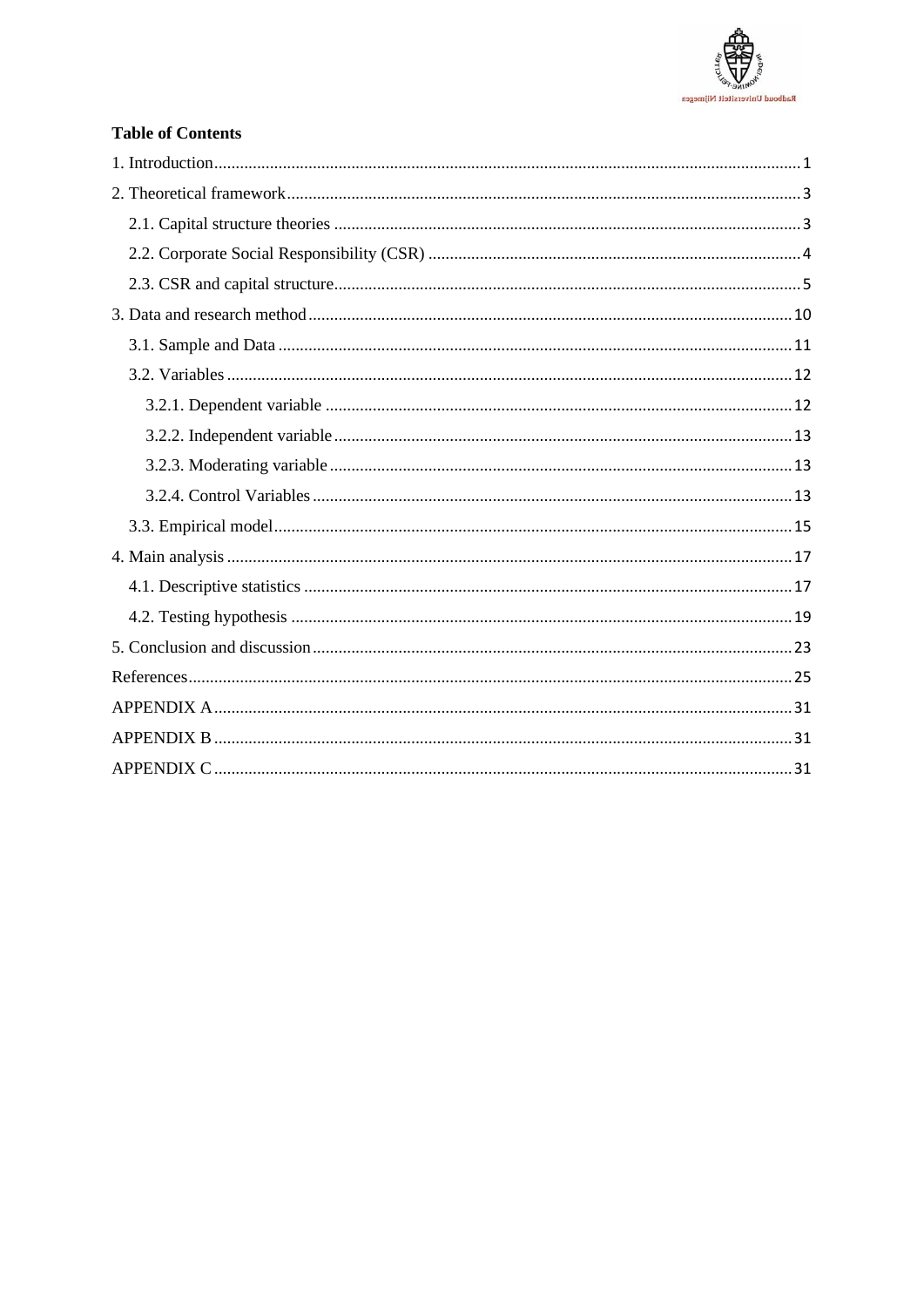

# <span id="page-2-0"></span>**1. Introduction**

The capital structure continues its legacy as one of the most crucial subjects in the corporate finance debate. The capital structure is defined by the firm's combination of securities and financial resources to finance operations (Myers, 2001). The financial decision concerning capital structure provides a clear indication of how a corporation finances its overall operations and growth to meet organizational goals using a variety of financial resources (Iqbal & Javed, 2017). The importance of the financial decision is due to its organizational power in dealing with the competitive environment (Bokpin & Arko, 2009). A poor financial decision about the capital structure might be a cause of a financial distress and even bankruptcy (Chen & Chen, 2011).

Several theories have been evolved to explain capital structure. Among these theories, the irrelevance proposition of Modigliani and Miller (M&M) (1958) was the first contribution from which the trade-off theory was derived. According to the trade-off theory, firms seek the optimal capital structure through the trade-off between the benefits acquired from tax shield and costs of bankruptcy (Frank & Goyal, 2008). However, the later researches shift their focus from the trade-off theory to the pecking order theory (Chen & Chen, 2011). Following the pecking order theory, due to the adverse selection problem, firms have a preference for internal finance over external finance. When external finance is the best choice, firms prefer debt to equity due to lower information asymmetry (Frank & Goyal, 2003). Sheikh et al. (2012) provided evidence that the pecking order theory has the best explanatory power concerning capital structure discussion. A change in corporate debt should generally match the financing deficit dollar for dollar (Frank & Goyal, 2008). As a result, assuming enterprises follow the pecking order, a slope coefficient of one is observed in a regression of net debt issues on the finance deficit (Frank & Goyal, 2008). Financial managers have numerous challenges in determining the best possible and optimal capital structure in order to optimize the organization's value while lowering investment costs. Financial decisions are influenced by numerous factors such as, financial planning, Taxes, stock market, regulations (Iqbal & Javed, 2017), and CSR (Nurdiniah, 2021).

Over the last few decades, corporate social responsibility (CSR) has received a growing consideration on the international level (Midttun et al., 2006). Firms regard social responsibility as an obligation to act responsibly toward their stakeholders, and CSR reporting as a reaction to stakeholder expectations and demands (Kotonen, 2009). The majority of CEOs, as stated by the latest US Global Compact, declared the importance of CSR in their firms' success (Cheng et al., 2014). Cheng et al. (2014) provided empirical evidence on how better CSR performance, enhances the firm's value in the long term, by lowering the unsystematic constraints that negatively affect the financing operation of the firm and prevent it from undertaking profitable investments. These constraints might be credit constraints such as the inability of the firm to obtain finance through borrowing, inability to issue equity,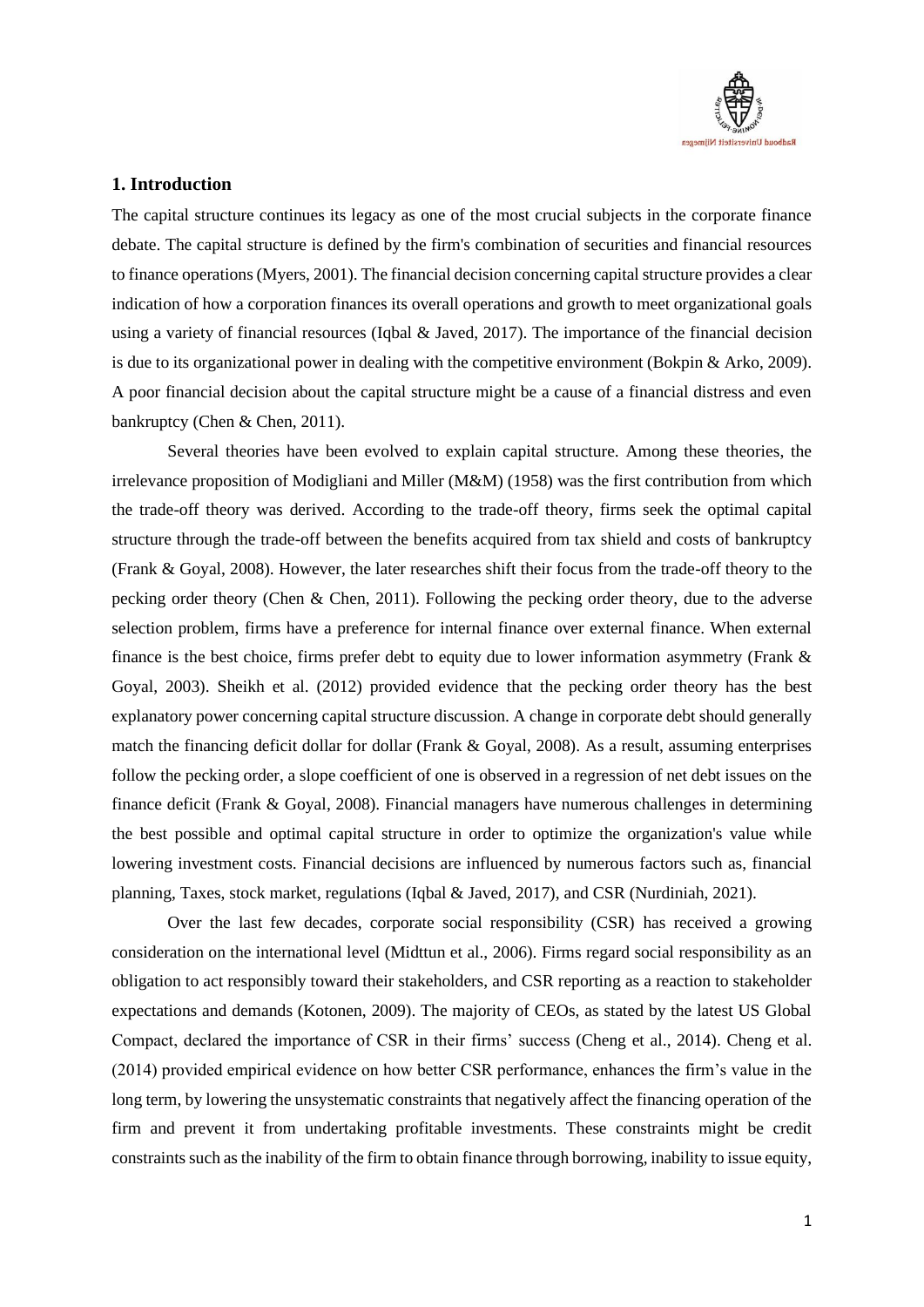

dependency on a bank loans or illiquidity of assets (Lamont & Saaá-Requejo, 2001). Furthermore, short-term opportunistic behavior can be eliminated through superior CSR performance because of increased engagement of stakeholders (Cheng et al., 2014; Bénabou & Tirole, 2010). Firms are more willing to disclose CSR activities in order to differentiate themselves and as a signal for long-run focus (Cheng et al., 2014; Bénabou & Tirole, 2010). CSR reporting improves the transparency of the firm around social, environmental, and corporate governance in addition to enhancing internal control that further enhances reporting quality and firm's compliance with regulations (Cheng et al., 2014). Therefore, more data disclosure and better quality of this data decreases the information asymmetry between investors and the firm, and reduces capital constraints (Cheng et al., 2014).

This paper mainly focuses on the moderating effect of corporate social responsibility on the relationship between the need for debt and the actual change in debt level. Earlier work has been done on borrowing constraints, where debt capacity for instance was operationalized as a measure of capital constraint (Lemmon & Zender, 2010). This thesis will focus on the impact of CSR in changing the access to debt finance which indicates the capability of the firm to raise money through external debt. Therefore, CSR will be used as a moderator that eases capital constraints. CSR (Corporate Social Responsibility) and ESG (Environmental, Social and Governance) are commonly used in the literature as non-financial indicators, and in this thesis, they will be used interchangeably (Fatemi et al., 2018). There is no research yet that tested the moderating effect of CSR on the relationship between the need for debt and the actual change in debt level. CSR is expected to be a moderating variable in the traditional pecking order theory since CSR might alter the magnitude of debt (Baron & Kenny, 1986).

Hence, this thesis examines the change in debt level in case of deficit (need for debt), and the role of corporate social responsibility (CSR) in moderating this relationship. Since this thesis uses the testable prediction of the pecking order theory (Shyam-Sunder and Myers, 1999), where the funding deficit demonstrates the complete reliance on external finance explained through the change in debt level, this thesis refers to the deficit as the need for debt finance. Therefore, the research question of this thesis is: '*To what extent does CSR moderate the relationship between the need for debt and the actual debt level?'.* This research question is examined for a sample of 117 firms located in 8 Western European countries over a period of 10 years using fixed-effect regression. The main finding of the analysis is that there is an indication of a moderating effect of CSR performance on the relationship between the need for debt and the level of debt, however, the result is not robust. Hence, more research is needed to determine the channels through which this occurs. This finding has the potential to have a substantial impact on management decision-making, since it might suggest that managers should disregard CSR performance in order to borrow according to their preferences. This thesis also suggests that additional research is needed on this subject. Moreover, this study is unique in examining the moderating effect of corporate social responsibility on the relationship between the need for debt and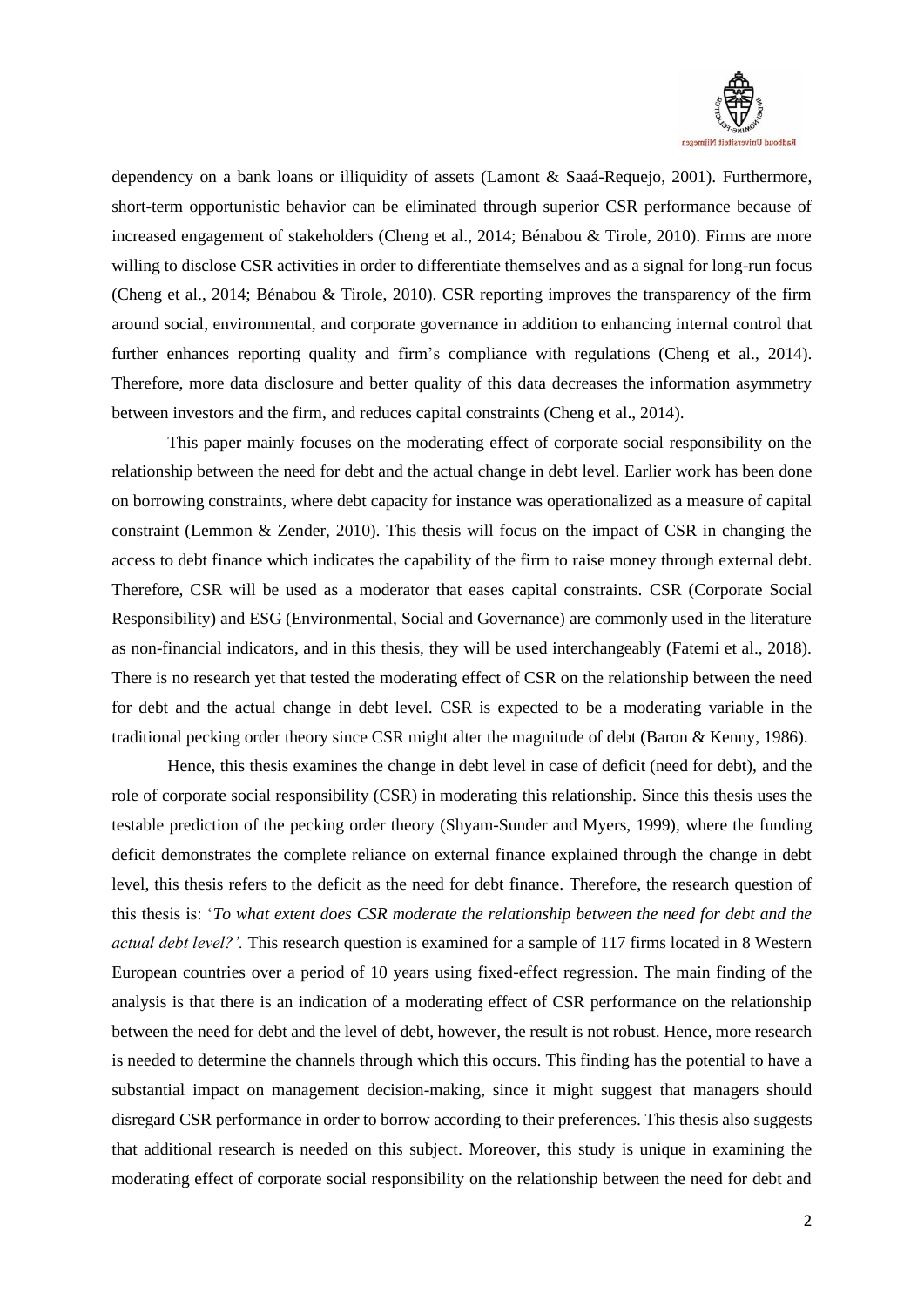

the actual change in debt level. Previous studies usually focus on the direct impact of corporate social responsibility on capital structure.

This thesis presents the theoretical framework in the second chapter. Then in the third chapter, the research method will be discussed. The fourth chapter displays the results of the empirical test, and finally, the conclusion is presented in the fifth chapter.

### <span id="page-4-0"></span>**2. Theoretical framework**

### <span id="page-4-1"></span>**2.1. Capital structure theories**

Capital structure decisions have been widely examined in the literature. The theories of capital structure started with Modigliani and Miller's (M&M) theorem (1958). M&M theorem was the cornerstone in presenting the trade-off between debt and equity (Luigi & Sorin, 2009). Modigliani and Miller (1958) established their theorem based on assumptions like perfect markets, no taxes, all investors have the same access to finance, and no transaction costs. According to M&M's (1958) theorem, the value of the firm is independent of its capital structure. Hence, the firm value will not be affected by the level of debt that has been borrowed. Modigliani and Miller (1958) argued that the cost of capital is determined by the cost of debt (interest rate) regardless of how the firm financed its operations (using debt or equity). However, this theorem based its assumption on a perfect market which is an unrealistic assumption (Titman, 2002).

The debate over the theorem of M&M led to the appearance of the trade-off theory (Luigi  $\&$ Sorin, 2009). This theory explains that firms should have a debt to the level where the marginal cost of debt equals the marginal cost of financial distress (Myers, 2001). This theory, therefore, implies that firms have an optimal capital structure based on the trade-off between the benefits and costs of finance (Yapa Abeywardhana, 2017). According to the static trade-off theory, companies target their capital structures, i.e., if the actual debt level deviates from the ideal level, the firm will adjust its financing behavior to return the debt level to the optimal scale (Myers, 1984), and following Bradley et al. (1984), it is a single period capital structure. In the dynamic model, the role of time is recognized, in which the optimal financing is usually determined by the financing margin that the firm expects in the next period (Luigi & Sorin, 2009). However, there are still severe critiques that face this theory. Frank and Goyal (2007), for example, questioned the observability of the optimal capital structure since capital structure is not a straightforward interval.

The criticisms of the previous theories led to the emergence of the pecking order theory that has been developed by Myers (1984). The pecking order theory is one of the most influential theories of capital structure (Frank & Goyal, 2003). Due to adverse selection, picking order theory expects firms to follow a specific order where internal finance is preferred over external finance (Myers, 1984). When external finance is needed, debt is preferred over equity because of lower information asymmetry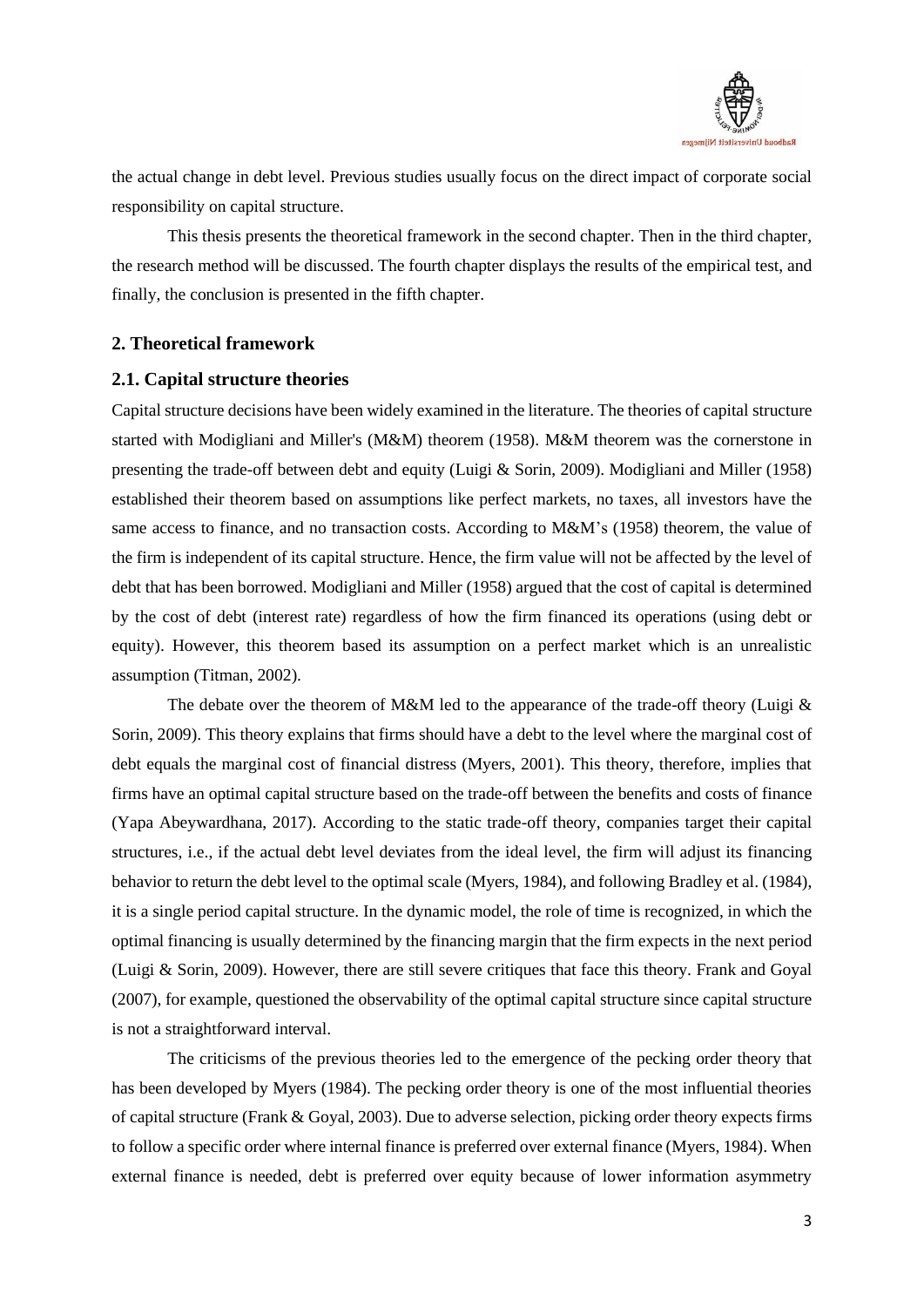

(Myers, 1984). The pecking order theory focus on information asymmetry that emerges from the separation of ownership and management instead of focusing on the optimal capital structure (Shyam-Sunder & Myers, 1999). Following the order of this theory, internal finance is firstly preferred since it is free of asymmetric information, then debt is preferred over equity since it is less risky. Therefore, it shows lower information asymmetry costs. Moreover, following this theory, firms issue or keep a specific amount of debt to meet their funds' deficit, which is the inefficiency of the internal fund to meet the needs of real investments and dividend payments (de Jong et al., 2007). Myers and Majluf (1984) exhibit, that when firms' managers make investment decisions on behalf of current shareholders, they ignore investments that might benefit the new shareholders. As a result, investors will consider the investment decision without equity issuance as good news, while issuing shares as bad news. Since issuing equity will reduce the amount investors are able to pay for shares, managers will have a preference for debt over equity (de Jong et al., 2007). When the information asymmetry is at a low level, firms are able to issue debt (Shen, 2014). Whereas, when asymmetric information exceeds a certain level, firms are confronted with constraints that limit their capability to issue debt (Shen, 2014). Hence, firms need to improve their creditworthiness in order to obtain debt when it is necessary. After the crisis of asset-backed security in 2007, lenders incorporated sustainability performance in the process of risk assessment (Weber et al., 2010). The reason behind that is to evaluate the debtor's capability to meet their obligations in the future. That is consistent with the findings of Weber et al. (2010), in which they provided evidence that sustainability influences the creditworthiness of the firm.

### <span id="page-5-0"></span>**2.2. Corporate Social Responsibility (CSR)**

Firms are committed to their investors, shareholders, stakeholders, and bondholders in terms of financial performance. Meanwhile, firms have become obliged towards society as well, through their nonfinancial performance. Corporate Social Responsibility (CSR) and Environmental, Social, and Governance (ESG) concerns are the most commonly used terms to describe non-financial indicators. Both terms are used interchangeably in the literature (Gillan et al., 2010), and so does this thesis. The focus on CSR has continuously grown over the last decades. There has been an increased interest in corporate social responsibility (CSR) on the international level (Midttun et al., 2006). There are two distinct aspects in the CSR field, and they are highly correlated based on previous studies. These aspects are CSR performance and CSR disclosure. Large multinational firms in Western Europe and North America, in particular, are finding it necessary to implement CSR programs and efforts in order to meet social expectations, which are typically articulated by sophisticated interest groups and receive significant media coverage (Midttun et al., 2006). Over the last three decades, corporate social responsibility (CSR) has become a common tool for modern businesses to attract new investors and engage with stakeholders (Xu and Lee, 2019). The reason behind that is that CSR performance works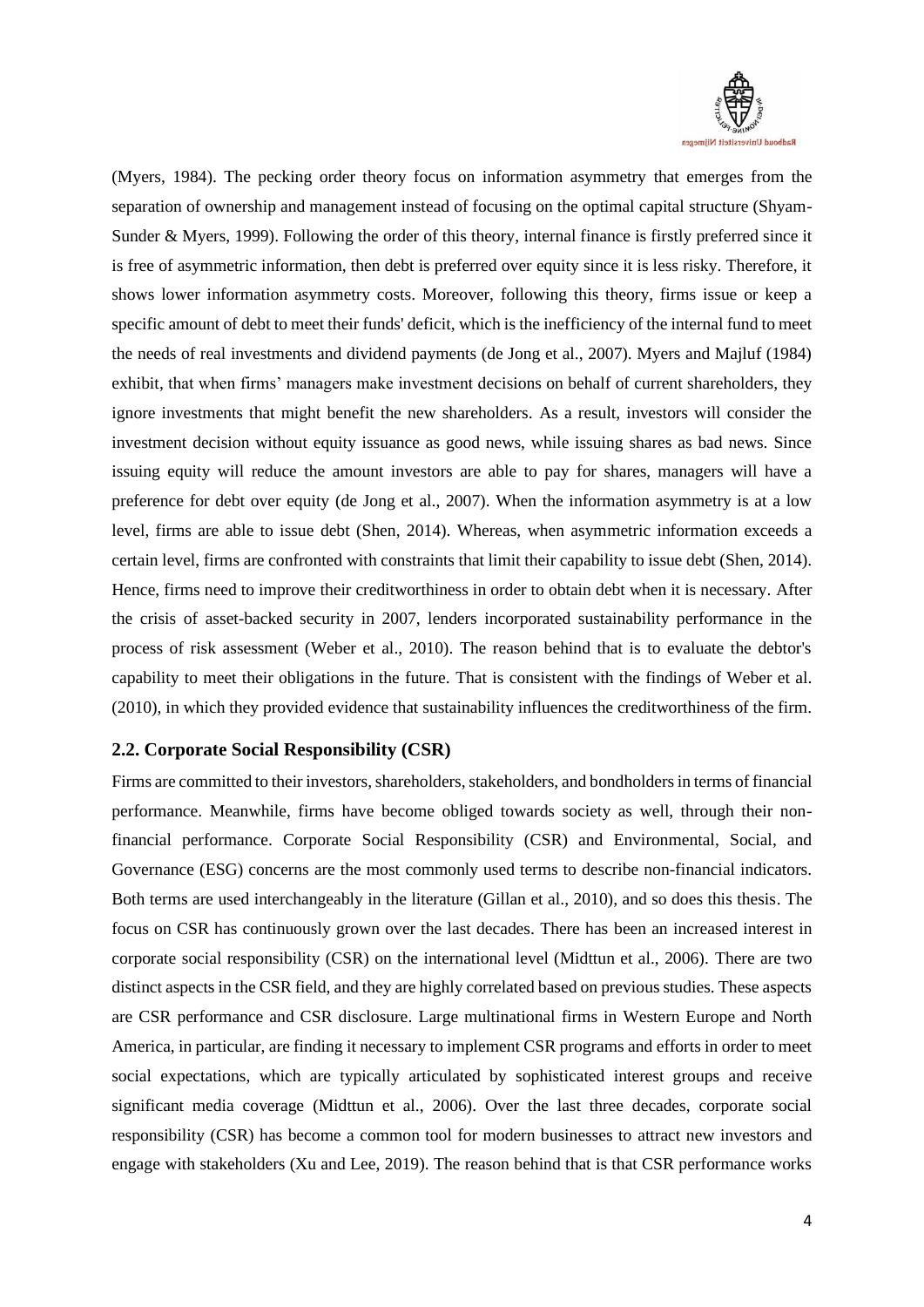

as an indicator of the firm's positive social activities that are demanded in the society by the stakeholders (Sun & Cui, 2014). Therefore, CSR has been considered as a crucial firm effort to link the firms to their stakeholders. Sun and Cui (2014) also addressed that researchers found that CSR should be a fundamental factor in firms' operations in order to earn firm integrity.

Following the European Commission (2001, 2002, 2006), CSR is *"a concept whereby companies integrate social and environmental concerns in their business operations and their interaction with their stakeholders on a voluntary basis"* (Steurer, 2010, p. 1). The notion of CSR is based on the triple bottom line in which environmental and social dimensions are integrated into the economic aspects (Steurer, 2010). The definition explicitly stated environmental and social aspects. A third component is less explicitly mentioned, but it covers the firm's relations with stakeholders and might be construed as corporate governance performance, as indicated in the definition. Environmental, for instance, refers to emission reduction, the firm's resources reduction, and the innovation of products benefiting the environment (Luo et al., 2015). Social refers to diversity, human rights, training and development, health and safety, community, and firm's product responsibility (Luo et al., 2015). Corporate governance is a process that leads the firms to reduce their principle-agent conflict, increases the investor's confidence, the goodwill of the firm, and investments opportunities (Iqbal & Javed, 2017). It also gives firms the proper direction in terms of how they should work and be supervised (Iqbal  $\&$ Javed, 2017).

### <span id="page-6-0"></span>**2.3. CSR and capital structure**

Both dominant capital structure theories (trade-off and pecking order theory) draw their assumptions based on a preference perspective. In the pecking order theory, the rationale behind such preferences is elaborated explicitly through agency problems, transaction costs (Chen and Chen, 2011), and adverse selection. Whereas, the trade-off theory focuses more on the optimal capital structure through the tradeoff between the costs and benefits of issuing debt (Ahmadimousaabad et al., 2013). However, these theories do not address the constraints that influence the capital structure decisions, which might affect the availability of financial resources (Watson & Wilson, 2002; Stiglitz & Weiss, 1981). The reason might be that capital structure theories differ in their concerns. For instance, the trade-off theory's main concern is taxes and the cost of financial distress, while the pecking order theory's concern is information differences (Sheikh & Wang, 2011). CSR performance might be one of these constraints due to its increasing importance as a social accountability mechanism (Ali & Frynas, 2018). Capital structure is often examined by looking at changes in debt level since the issuance of equity is the last resort (De Jong et al., 2011). Therefore, it is relevant to examine the ability of the firm to raise debt finance. Many factors determine whether the banks or loan providers are willing to provide money to the firms (e.g. Myers, 1977; Andrieu et al., 2018; Nangaki et al., 2014; Chou et al., 2011). These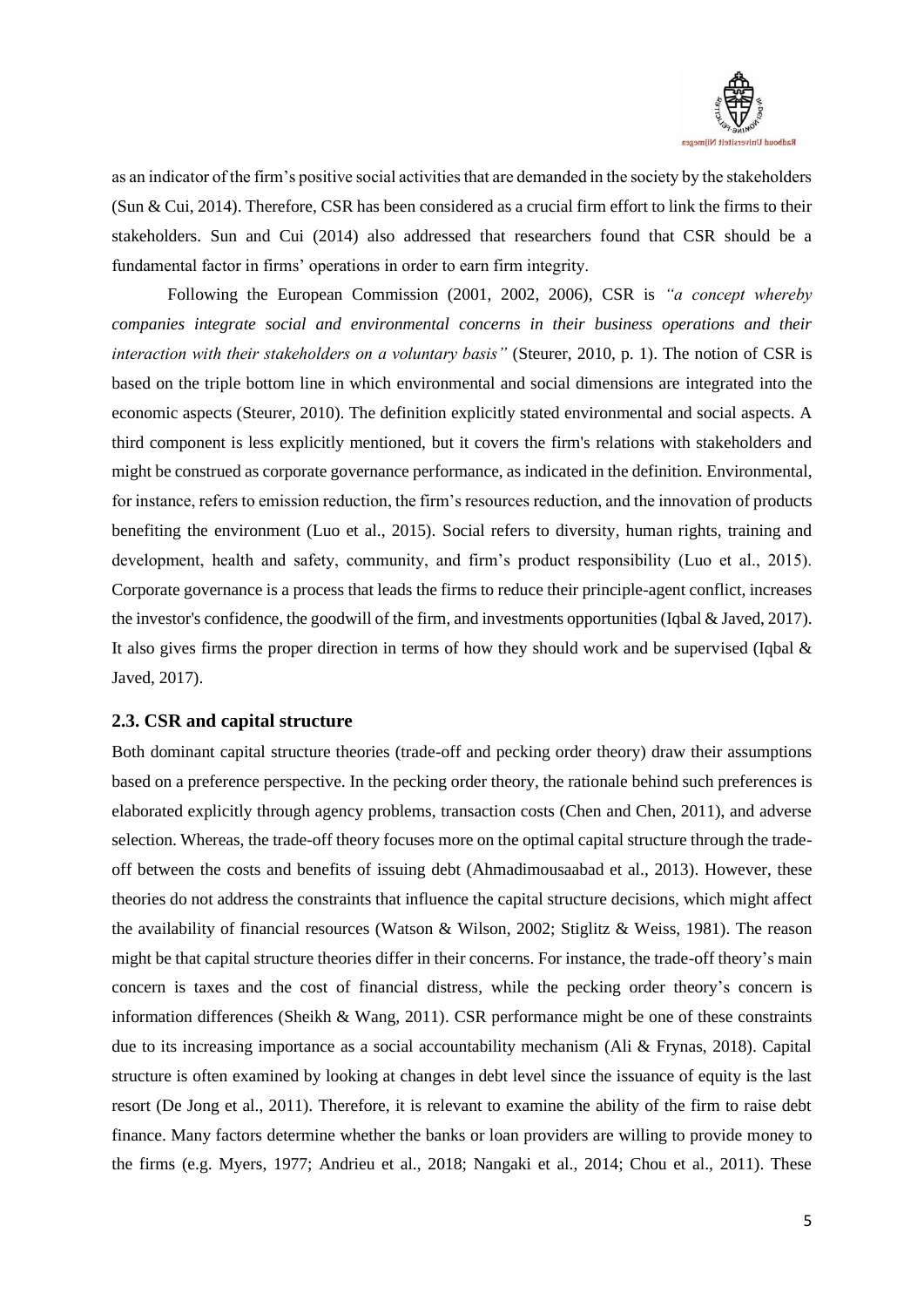

considerations are not adequately accounted for in the capital structure literature. Therefore, the empirical results derived from former studies have not taken into account the constraints that the firms might have faced in order to borrow money. As a result, CSR performance, i.e. a concept that indicates the firm's social accountability, should be included in the analysis to obtain a better explanatory result.

According to Dhaliwal et al. (2011) and Cormier and Magnan (2014), the release of a CSR report, when combined with high CSR performance, allows analysts to better estimate future profitability and minimizes forecasting mistakes. Hamrouni et al. (2019) also argued that CSR disclosure may provide relevant non-financial information that is not stated in financial statements but represents proper CSR performance and satisfies financing providers of the firm's sustainability. Since CSR performance and disclosure are highly correlated, they have been used interchangeably. Following the assumptions of the agency theory and stakeholder theory, the implementation of firm strategies leading to superior CSR and the availability of reliable data regarding firms' CSR strategies decrease informational asymmetries and agency costs, resulting in lower capital constraints (Cheng et al., 2014). If CSR is insufficient, firms might be not able to raise capital through debt finance and use the alternative, which is equity. Previous studies examined the impact of CSR performance on the cost of debt and provided an evidence that firms with a good credit history and reputation enjoy decreases in interest rates (Diamond, 1989; Datta et al., 1999), firms' CSR performance affects its creditworthiness as a part of its financial activities (Weber et al., 2010), and that CSR performance is associated with credit rating (Attig et al., 2013; Jiraporn et al., 2014). However, there are very few studies that have examined the impact of CSR on the debt level. Xu et al. (2019) conjectured that CSR is associated with corporate finance for three reasons: the growing demand for financing, increasing creditworthiness, and reducing information asymmetry. First, they argued that more CSR involvement increases the need for a fund to finance firms' value-enhancing activities. Second, more CSR engagement improves the reputation of the firm, and that leads to an increase in the creditworthiness of the firm, which helps to obtain more debt finance (Hamrouni et al., 2019). Third, given the reduction of the level of information asymmetry, the suppliers of the fund are more willing to provide credit for firms. Cheng et al. (2014) elaborated that companies that excel at CSR will face less idiosyncratic capital constraints as a result of two mechanisms: lower agency costs and revenue/profit-generating opportunities as a result of more efficient stakeholder participation, and reduced informational asymmetry as a result of more extensive and credible CSR disclosure practices and transparency.

According to previous research, participating in CSR activities has been shown to have several advantages, ranging from improved financial results (Jo and Harjoto, 2011) to increasing competitive advantages (Fombrun et al., 2000). For example, a positive attitude toward a socially responsible firm is the primary source of consumer support, which leads to favorable product and service quality perceptions (Brown and Dacin, 1997). Firms with better CSR performance experience more access to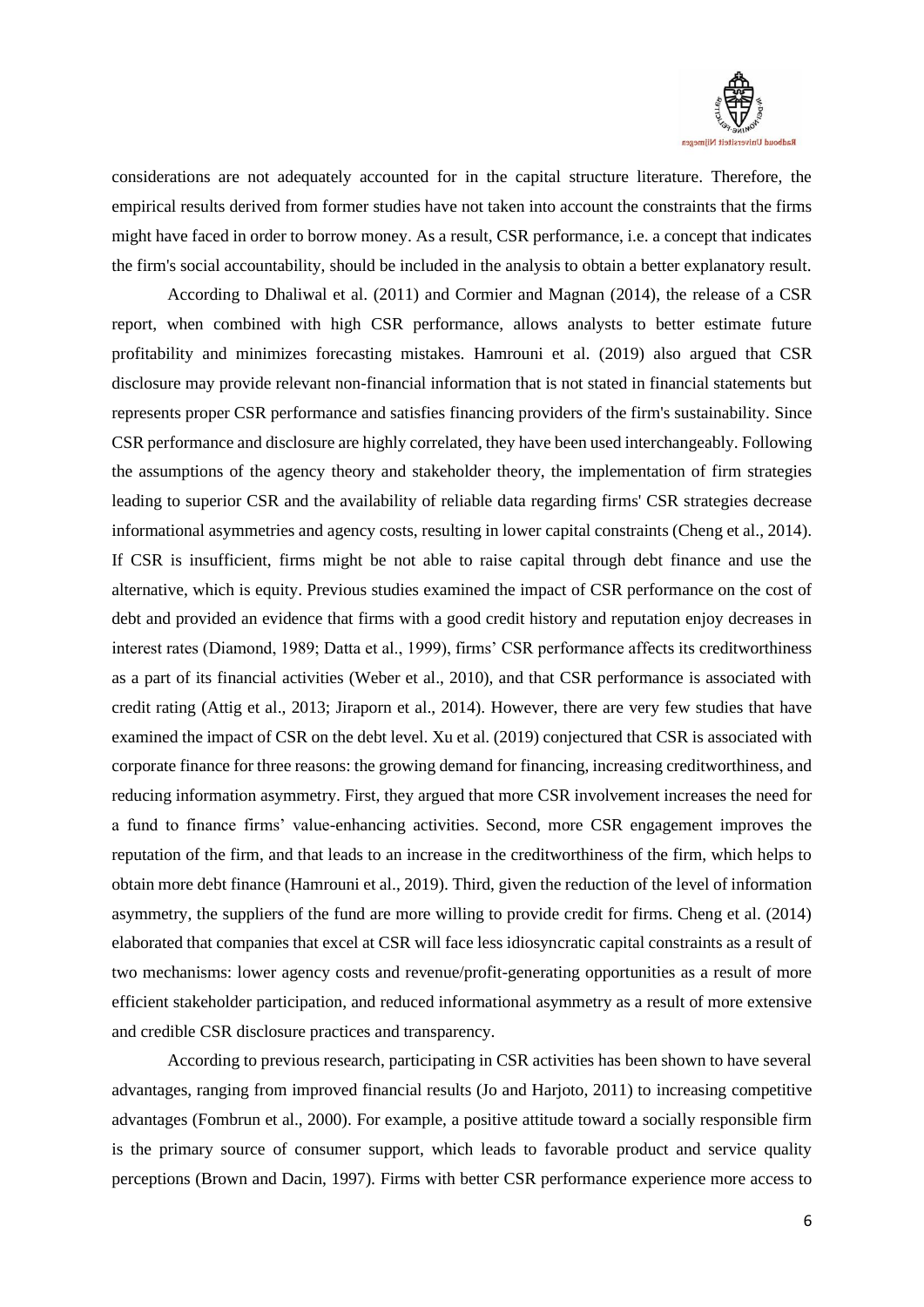

resources, more qualified employees, better advertise and promote their services and products, and their innovation capacity increased in comparison to lower CSR performance firms (Hamrouni et al., 2019).

The relationship between capital structure and CSR has been studied in few studies. The literature addresses this using the legitimacy theory (Suchman, 1995; Lindblom, 1994), institutional theory (Meyer and Rowan, 1977; DiMaggio and Powell, 1983), stakeholder theory (Clarkson, 1995), resource dependence theory (Pfeffer and Salancik, 2003), agency theory ( Jensen and Meckling, 1976) and signaling theory (Spence, 1973).

Following the legitimacy theory, firms inform society about their CSR performance in order to improve their reputation, to obtain society's acceptance, and to show the firm's social legitimacy (Hamrouni et al., 2019). CSR disclosure is utilized as a legitimization strategy in this context (Chen and Roberts, 2010). To put it another way, businesses reveal social and environmental information in order to strengthen their reputation and obtain societal approval. Hence, CSR disclosures help a company's social legitimacy. Similarly, the legitimacy theory tries to describe the link between a corporation and its environment. From this perspective, firms adhere to institutional norms and rules in order to strengthen their stability and survival prospect (Chen and Roberts, 2010). As a result, businesses reveal social and environmental data in order to respond to institutional pressure (Levy et al., 2010). Prior research has shown that CSR reports can enhance a company's legitimacy. Consequently, the company's reputational risk associated with environmental externalities is reduced, and it has better access to debt funding (Hamrouni et al., 2019).

However, the stakeholder theory is the most common theory in this field that explains the relationship between firms and the environment by taking into account various stakeholders. The difficulties in this theory are meeting contradictory expectations of stakeholders concerning CSR activities to obtain the support of those stakeholders (Chen and Roberts, 2010; Hamrouni et al., 2019). This CSR information helps users in making their decision and satisfy credit providers to provide debt financing. Furthermore, the resource dependence theory explains the ability of firms to have access to relevant resources. According to this theory, firms need external finance to survive and grow because they are not self-sufficient (the pecking order notion). CSR is a tool to help firms improving their access to financing resources (Dhaliwal et al., 2011; Hamrouni et al., 2019). Hamrouni et al. (2019) also argued that firms with better environmental and social information are more likely to gain credit providers' support and enjoying better access to debt funding.

Hamrouni et al. (2019) considered the agency theory, firstly proposed by Jensen and Meckling (1976), as a theoretical framework for relating CSR to debt funding. They illustrate that when managers might behave in their own interest, particularly when there is information asymmetry, CSR information has a monitoring role in order to reduce information asymmetry and agency issues. In other words, CSR disclosures are expected to strengthen the relationship between the company and its stakeholders,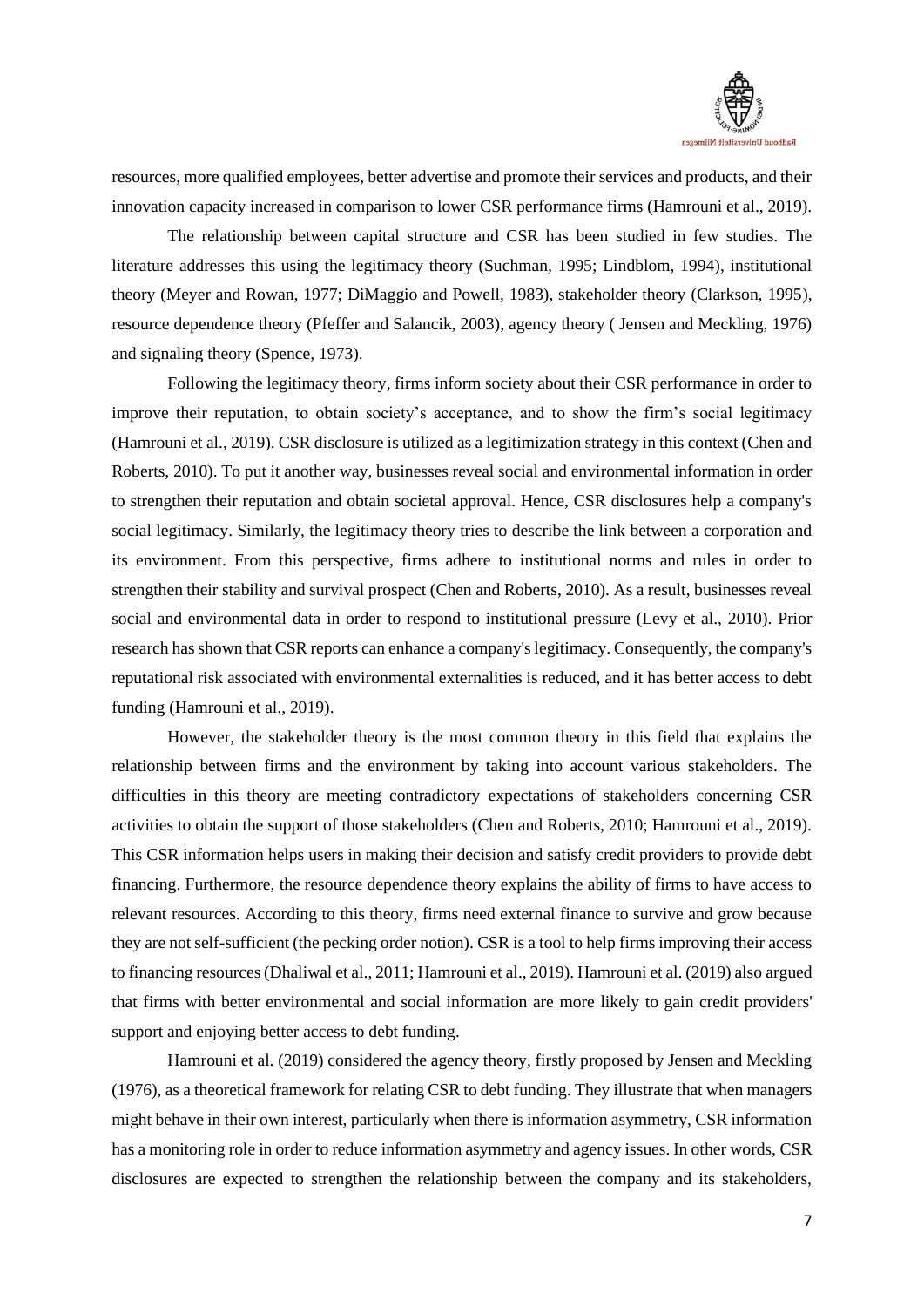

including its lenders (Hamrouni et al., 2019). The lenders, in turn, may reward this by giving companies with high CSR disclosure scores higher access to debt finance (Hamrouni et al., 2019). Furthermore, relying on the signaling theory (Spence, 1973), CSR reporting sends a signal to the market (Chan et al., 2017). Based on previous studies, CSR disclosure reduces the problem of adverse selection between corporations and stakeholders by increasing transparency about a company's social and environmental effect, as well as its governance framework (Dhaliwal et al., 2011; Cheng et al., 2014; Hamrouni et al., 2019). Moreover, this signal differentiates socially responsible firms from irresponsible peers (Hamrouni et al., 2019).

Concerning capital structure, Cheng et al. (2014) elaborated that transparency in CSR performance influences the funding decision through the reduction of financial constraints. Better availability and quality of the CSR information mitigate information asymmetry between firms and investors (Hail and Leuz, 2006; Chen et al., 2009) and negatively affect capital constraints (Cheng et al., 2014). The empirical findings of Yang et al. (2018) show that when businesses face a funding deficit, CSR statements encourage them to take on more debt than businesses that do not have CSR statements. Yang et al. (2018) concluded that CSR performance negatively influences information asymmetry between credit providers and firms. Firms with better CSR ratings enjoy higher profitability, growth rate, and per employee sales in comparison to their peers with low CSR ratings (Hamrouni et al., 2019; Lins et al., 2017).

If CSR reporting is viewed as an indication of benefit to stakeholders, then active reporting of CSR data can help to eliminate adverse selection difficulties between corporations and credit providers, as well as improve the latter's reputation and confidence (Hamrouni et al., 2019). Therefore, when this information is disclosed in high quality, it might change future expectations. This change enhances the access to debt funding since CSR performance indicates a capital injection (Chan et al., 2017).

Another noteworthy element is that CSR reporting and performance is likely to negatively affect corporate risks (Hamrouni et al., 2019). Following the pecking order theory, firms with large deficits have higher debt levels, where a high level of debt leads to financial distress (e.g., Molina, 2005). That limits the ability of firms to raise finance through the issuance of debt (de Jong et al., 2007). CSR performance plays a role in determining financial distress (Goss, 2009). Relying on many previous studies, the greater the disclosure of CSR information the lower total and unsystematic risk (Orlitzky & Benjamin, 2001; Benlemlih et al., 2016). Zhong and Gao (2017) found that the positive impact of CSR disclosure is more significant for lower financial reporting quality firms. They also found that it reduces information asymmetry and improves investment efficiency. That is consistent with the findings of other studies that CSR disclosure improves firm value (Cahan et al., 2016; Gutsche et al., 2016) and enhances financial performance (Platonova et al., 2018).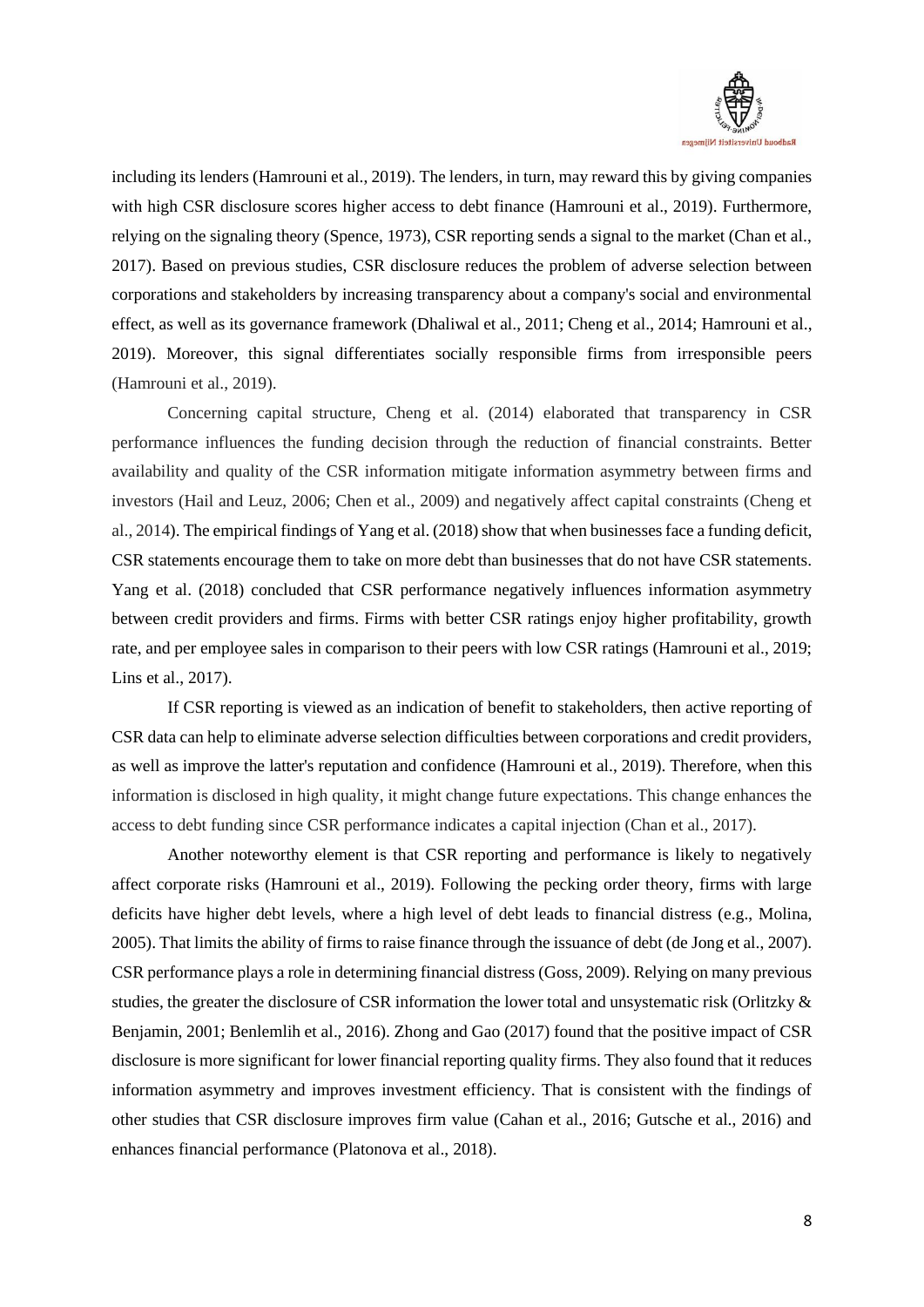

Sun and Cui (2014) argued that the impact of CSR on default risk might occur in different aspects. First, and frequently discussed in the literature, CSR's capability of generating incoming cash flows. For instance, customer satisfaction is highly influenced by CSR due to its confirmed ability to enhance firm profitability. Relying on earlier behavioral studies, the preference of the customers is significantly influenced by the presence of CSR activities, which in turn improve sales (Lichtenstein et al, 2004). In the literature, default risk is defined as the possibility that a company with debt would be unable to satisfy its financial commitments, both principal and interest, on time (Sun and Cui, 2014). According to the literature, a firm's propensity to fail is directly controlled by cash flow because a sufficient cash reservoir facilitates business operations and prevents falling into distress (D'Aveni & Ilinitch, 1992). Second, another determinant of default besides cash flow is the volatility of this cash flow. The higher the volatility of the financial cash flow, the higher the probability of default. CSR helps in improving the stability of the firm's financial performance due to its role in enhancing the firm's image and reputation (Xu et al., 2019; Carter, 2005). For example, external stakeholders and shareholders penalize the firm for the occurrence of undesired events (Sun and Cui, 2014). Firms with better CSR are less likely to become accused and more likely to have their penalties mitigated and consequently less affected revenues (Godfrey et al., 2009). As a result, CSR prevents firms from falling into default by stabilizing the incoming cash flow. Third, as the literature implies, default risk is equally relevant inside the value-based approach, in addition to the above-mentioned cash-based approach (Sun and Cui, 2014). According to Merton (1974), a firm's asset value determines default, which is a predictable chain of events. As a result, an asset that contributes to the firm's value may also contribute to risk reduction (Sun and Cui, 2014). CSR performance is used as a generator of a firm's intangible assets such as reputation and customer loyalty, which contribute to a default risk reduction (Luo & Bhattacharya, 2009). Fourth, CSR performance also creates goodwill and consequently a supportive micro-environment which improves the relationships with the outsiders (e.g. communities and governments). Good relations with the outsiders encourage them to provide the resources needed with a better contract term (Sun and Cui, 2014). This last-mentioned aspect might influence the relationship with lenders as well. As a result, goodwill and a better environment help firms when seeking external finance because it supports the debt assessment process (Sun and Cui, 2014).

When seeking external funding, the bond market is the single greatest source of external funds (Anderson & Mansi, 2009). Since the increasing importance of the Euro as an international currency, the bond market has been expanding (Pagano & Von Thadden, 2004). In 1998, total issuance of private and public debt accounted for 25% of the global total debt (Pagano & Von Thadden, 2004). Hence, default risk refers to the possibility that a company will receive funding from this enormous source (Sun & Cui, 2014; Anderson & Mansi, 2009). Boubaker et al. (2020) also found that firms with better CSR performance have lower financial distress risk, arguing that a better CSR level increases the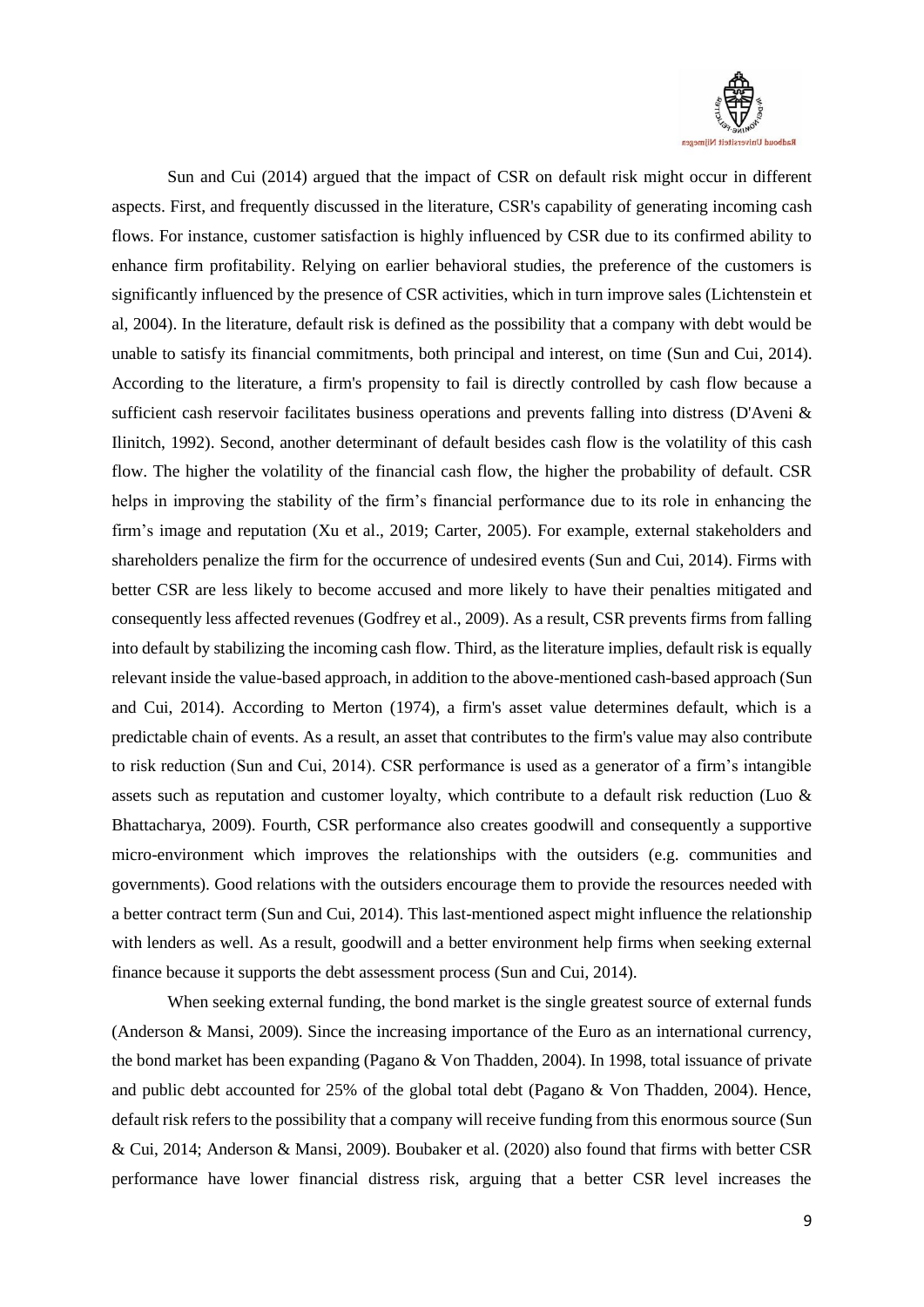

creditworthiness and in turn, more access to financing and thus fewer financial defaults. In other words, better CSR performance is associated with less distress and default risk. Meanwhile, creating a better corporate environment, enhancing financial stability, and better crisis-resilient economies (Boubaker et al., 2020). Under the pecking order theory, firms are more willing to issue debt, in case of deficit, than equity when their internal finance is insufficient. Frank & Goyal (2008), in their paper testing the pecking order theory, elaborated that the deficit (the need for debt) should exactly match the actual level of debt raised. As a result, CSR might positively affect the relationship between the need for debt and the actual debt level by improving the firm's access to financial resources (La Rosa et al., 2018). Better information about a firm's CSR performance reduces information asymmetry and agency cost, and as a result, lowers capital constraints (Cheng et al., 2014; Jones, 1995). Several arguments are advanced in the relevant literature to explain why CSR could improve a company's access to debt financing. However, some studies show that CSR has a negative impact on access to debt funding under an argument of higher debt costs (Goss and Roberts, 2011; Magnanelli and Izzo, 2017). Based on past research, lenders may be sensitive to CSR information since the valuable non-financial information included in the CSR report is not stated in the financial statements, while this information may be beneficial for assessing a firm's risks and/or value (Hamrouni et al., 2019). The theoretical debate, however, remains unsolved (Hamrouni et al., 2019). Therefore, in the light of the previous discussion, this thesis hypothesizes that corporate social responsibility will positively moderate the relationship between the need for debt and the actual change in debt level. The moderating effect is a quantitative or qualitative variable that might strengthen or weaken the relationship between the dependent and independent variables. For instance, if having a deficit increases the debt level, incorporating ESG information strengthens this effect, and consequently, increases the level of debt even more. While, if deficit affects the level of debt negatively, incorporating ESG information weakens this relation causing an increase in the debt level. Hence, the hypothesis will be as follows:

*H: Corporate Social Responsibility (CSR) has a positive moderating effect on the relationship between the need for debt and the actual debt level.*



### <span id="page-11-0"></span>**3. Data and research method**

In this chapter, the empirical method will be explained, after which the variables used in the analysis will be described. This chapter will end by describing the dataset, descriptive statistics, and an explanation of the tests conducted to diagnose the data on any potential problems.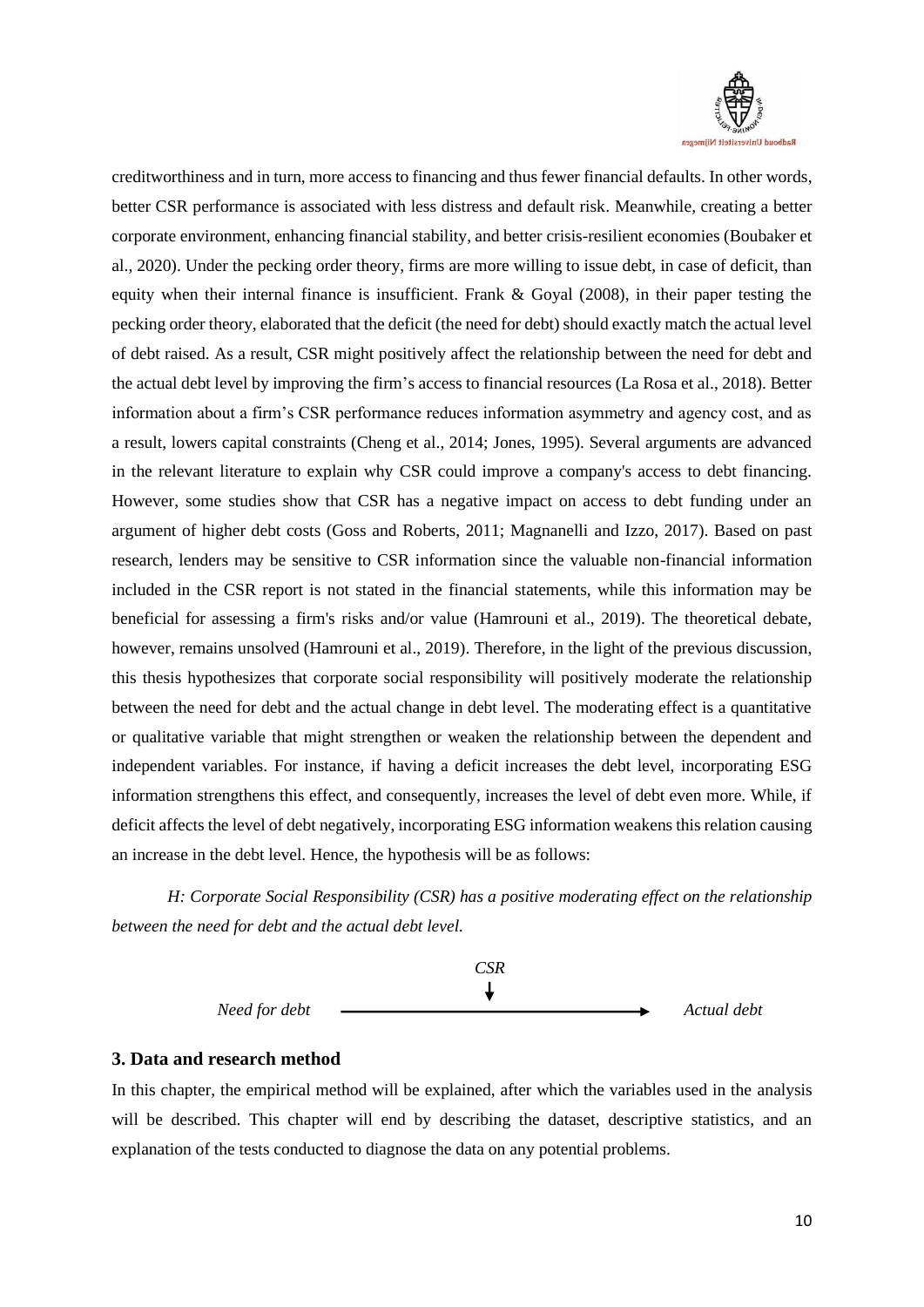

# <span id="page-12-0"></span>**3.1. Sample and Data**

The dataset consists of panel data of 117 listed companies located in 8 European countries (Italy, Spain, Portugal, France, Belgium, The Netherlands, Germany, and Switzerland) over the time period 2010- 2019. This sample has been used following Sapir's (2006) and Jackson & Apostolakou's (2010) classifications of European countries. In their classifications, Europe has been divided into 4 groups of countries, Anglo-Saxon countries (UK, Ireland), Nordic countries (Sweden, Norway, Finland, Denmark), Central European countries (Switzerland, Netherlands, Germany, Belgium, Austria), and Latin countries (Spain, Portugal, France, Italy, Greece). However, Sapir (2006) emphasized the importance of focusing on the last two. The consolidated GDP of the last two groups represents 66% that of the whole EU-25 and 90 percent that of the 12-member euro area (Sapir, 2006). Therefore, these countries are considered fundamental for the smooth working of the whole European Union and of the euro region (Sapir, 2006). This dataset was collected from Refinitiv Eikon Datastream ASSET4 for ESG data and Refinitiv Eikon For financial data. Since all firms with missing values in crucial variables were already excluded during the data cleaning process, the panel dataset is balanced and confined to using these 8 countries. The disadvantage of using balanced data is that the sample size is small, but the precision of the estimations does not change over time (Kerstens & Van de Woestyne, 2014). During the data cleaning process and in order to match the ISIN for all variables, additional firms were excluded. Moreover, according to the literature (e.g. Lemmon & Zender, 2010; Frank & Goyal, 2008), financial firms and regulated utilities were removed from the analysis since these businesses either have strict capital requirements or operate differently than businesses in other sectors, which might also influence the capital structure decision. Consequently, the Standards Identification Codes (SIC) that were omitted are 4000-4999 and 6000-6999. The previously illustrated process of filtering data led to this sample. Table 1 and Table 2 display the distribution of the sample per country and industry.

| Country            | <b>Frequency</b> | Percent |
|--------------------|------------------|---------|
| <b>BELGIUM</b>     | 60               | 5.13    |
| <b>FRANCE</b>      | 410              | 35.04   |
| <b>GERMANY</b>     | 270              | 23.08   |
| <b>ITALY</b>       | 40               | 3.42    |
| <b>NETHERLANDS</b> | 130              | 11.11   |
| <b>PORTUGAL</b>    | 20               | 1.71    |
| <b>SPAIN</b>       | 80               | 6.84    |
| <b>SWITZERLAND</b> | 160              | 13.68   |

### *Table1: Distribution of sample observations by country*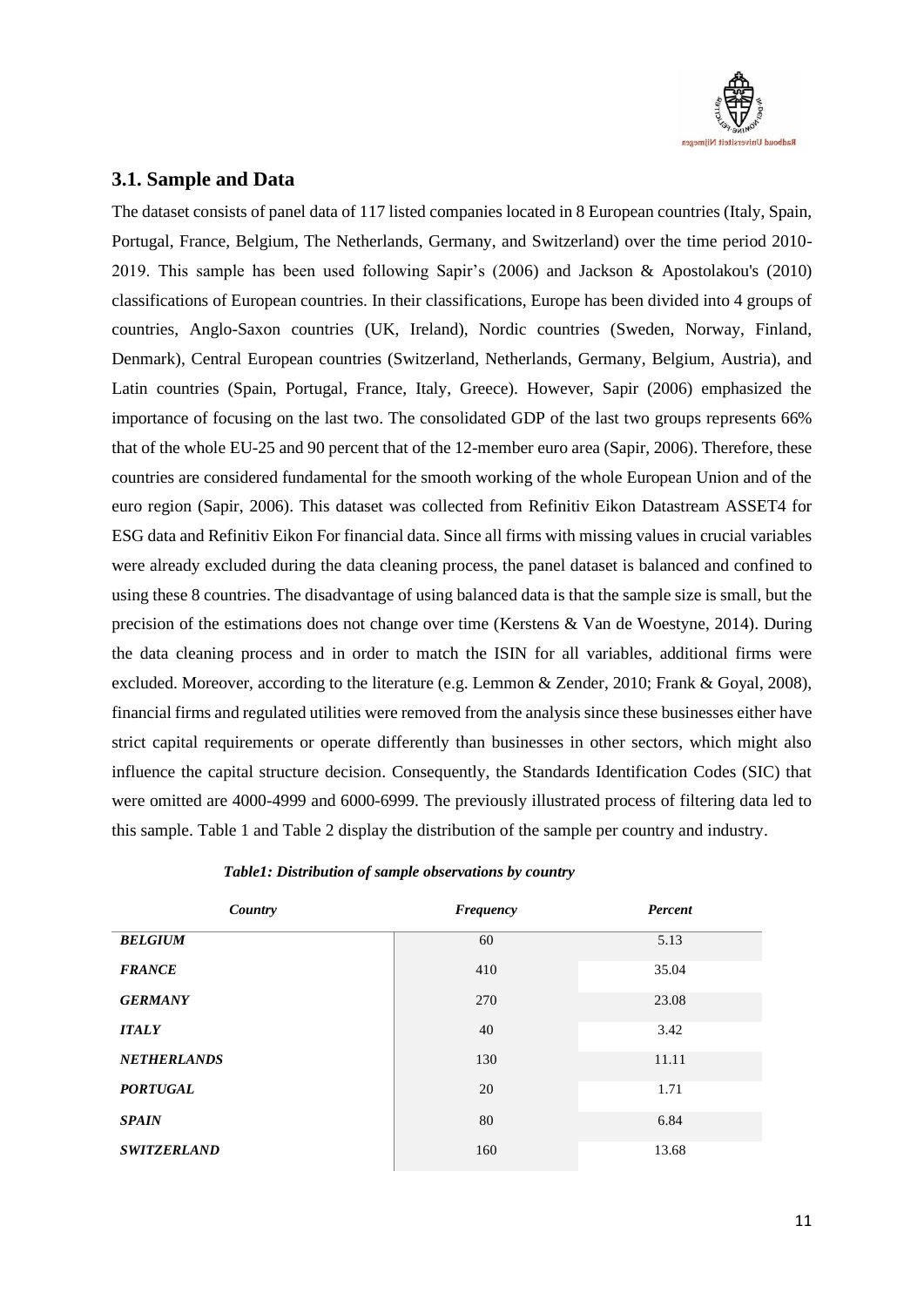

| <b>Total</b>                                                             | 1170 | 100 |  |  |  |
|--------------------------------------------------------------------------|------|-----|--|--|--|
| <b>Frequency refers to the sum of firm-year observations per country</b> |      |     |  |  |  |

| <b>Industry</b>                                         | <b>Frequency</b> | Percent |
|---------------------------------------------------------|------------------|---------|
| <b>Automobiles &amp; Auto Parts</b>                     | 30               | 2.56    |
| <b>Chemicals</b>                                        | 140              | 11.97   |
| <b>Consumer Goods Conglomerates</b>                     | 10               | 0.85    |
| <b>Cyclical Consumer Products</b>                       | 80               | 6.84    |
| <b>Cyclical Consumer Services</b>                       | 90               | 7.69    |
| <b>Energy - Fossil Fuels</b>                            | 70               | 5.98    |
| <b>Food &amp; Beverages</b>                             | 50               | 4.27    |
| <b>Food &amp; Drug Retailing</b>                        | 40               | 3.42    |
| <b>Healthcare Services &amp; Equipment</b>              | 60               | 5.13    |
| <b>Industrial &amp; Commercial Services</b>             | 140              | 11.97   |
| <b>Industrial Goods</b>                                 | 110              | 9.40    |
| <b>Mineral Resources</b>                                | 60               | 5.13    |
| <b>Personal &amp; Household Products &amp; Services</b> | 10               | 0.85    |
| <b>Pharmaceuticals &amp; Medical Research</b>           | 80               | 6.84    |
| <b>Retailers</b>                                        | 30               | 2.56    |
| Software & IT Services                                  | 20               | 1.71    |
| <b>Technology Equipment</b>                             | 30               | 2.56    |
| <b>Telecommunications Services</b>                      | 50               | 4.27    |
| <b>Transportation</b>                                   | 70               | 5.98    |
| <b>Total</b>                                            | 1170             | 100     |

## *Table2: Distribution sample per industry*

### <span id="page-13-0"></span>**3.2. Variables**

This chapter will present the variables used in this thesis, as well as elaboration concerning their relevance to this research and the expected sign of the coefficients of these variables.

# <span id="page-13-1"></span>**3.2.1. Dependent variable**

The dependent variable is the change in debt level. It indicates the total debt level obtained, and it is calculated using the following formula:

$$
\Delta D_{it} = T D_{it} - T D_{it-1}
$$

Where  $\Delta D_{it}$  is the change in debt level for company *i* at time *t* and that was calculated by computing the difference between the total debt of the current period and the total debt of previous period. This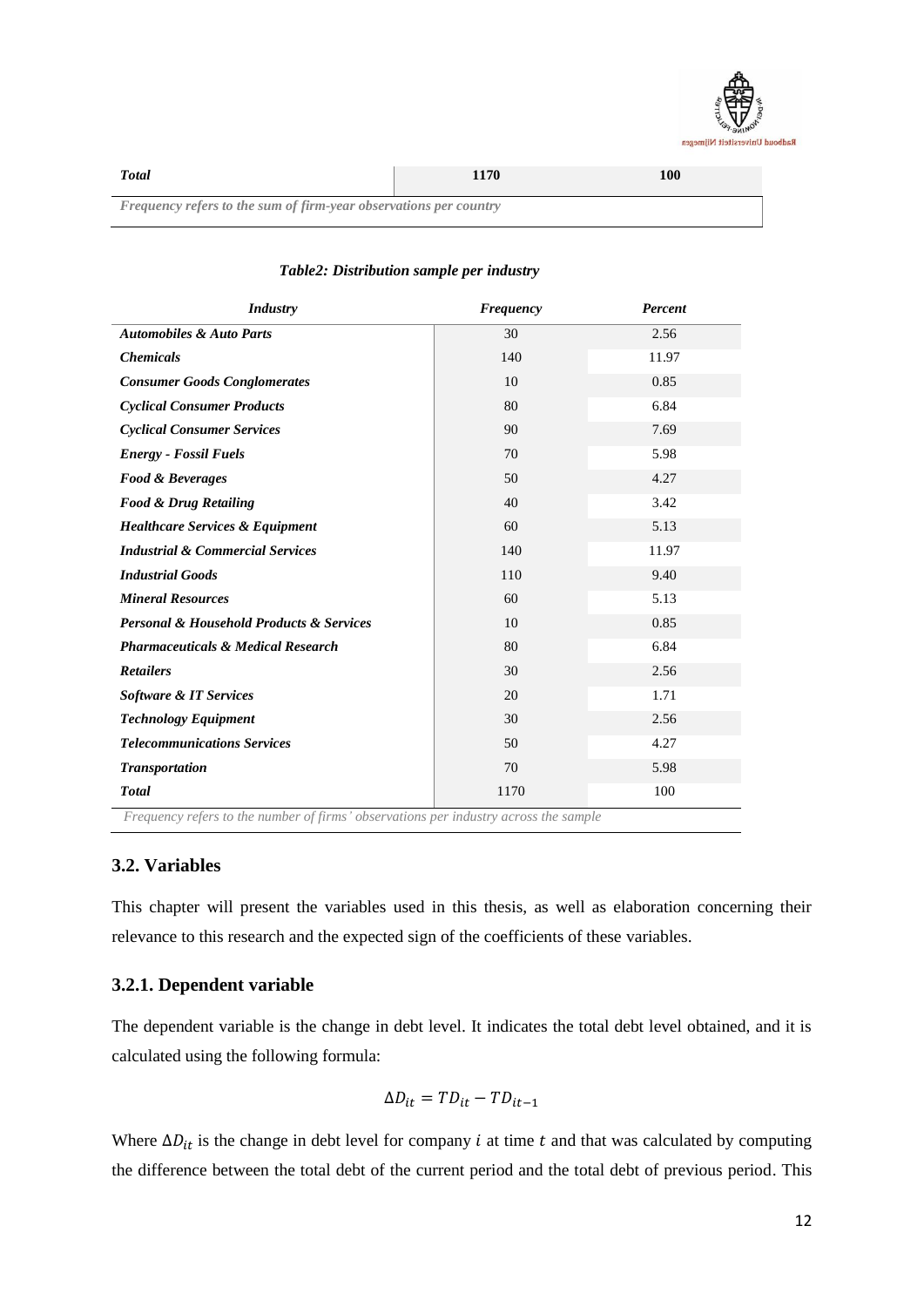

formula is commonly used in the literature (e.g. Lemmon & Zender, 2010; Myers & Shyam-Sunder, 1999; Fama & French, 2002). This is used based on the pecking order theory, in which it indicates the entirely new debt issues (Lemmon & Zender, 2010). The change in debt level is calculated manually using total debt data collected from Refinitiv Eikon.

# <span id="page-14-0"></span>**3.2.2. Independent variable**

The independent variable according to the pecking order theory is the deficit. The deficit was calculated using data collected from Refinitiv Eikon as follows:

$$
DEF_t = DIV_t + X_t + \Delta W_t + R_t - C_t
$$

Where  $DEF_t$  is the deficit,  $DIV_t$  is the dividends paid at time t,  $X_t$  is a proxy of capital expenditures,  $\Delta W_t$  refers to the net change in working capital,  $R_t$  is the current part of the long term debt at the beginning of the period and  $C_t$  refers to operating cash flows after tax and interest. It indicates the full need for debt finance and that a unit change in deficit must have the same impact on the change in debt level (Frank & Goyal, 2003).

### <span id="page-14-1"></span>**3.2.3. Moderating variable**

The independent variable used in this thesis is Corporate Social Responsibility (CSR) represented as ESG's Combined score. This data has been collected using Refintiv Eikon Datastream ASSET4 database. Refinitiv is a database that includes one of the biggest ESG databases of more than 10000 companies globally (Refinitiv, 2020). Refinitiv covers more than 80% of the global market (Refinitiv, 2020).

*" ESGC scores provide a rounded and comprehensive scoring of a company's ESG performance, based on the reported information pertaining to the ESG pillars, with the ESG controversies overlay captured from global media sources."* (Refinitiv, 2020, p.7). Therefore, it measures the ESG performance based on the ESG information publicly disclosed. The rationale behind using the ESG combined score is that it merges controversy overlay, in which 23 ESG controversy topics were added to the ESG rating. These topics, for instance, are scandals, lawsuits, ongoing legislation disputes and negative media stories (Refinitiv, 2020). This ESG controversy concept is crucial to be included to show the firm's commitment to the social aspects. Since the ESG rating is based on voluntary disclosure, the controversy aspects helps in assessing the sustainability practices of the firm (Lindkvist & Saric, 2020).

### <span id="page-14-2"></span>**3.2.4. Control Variables**

A number of control variables are included in the regression. These variables are, to a large extent, determinants of capital structure, and they are frequently used in the literature. A detailed overview of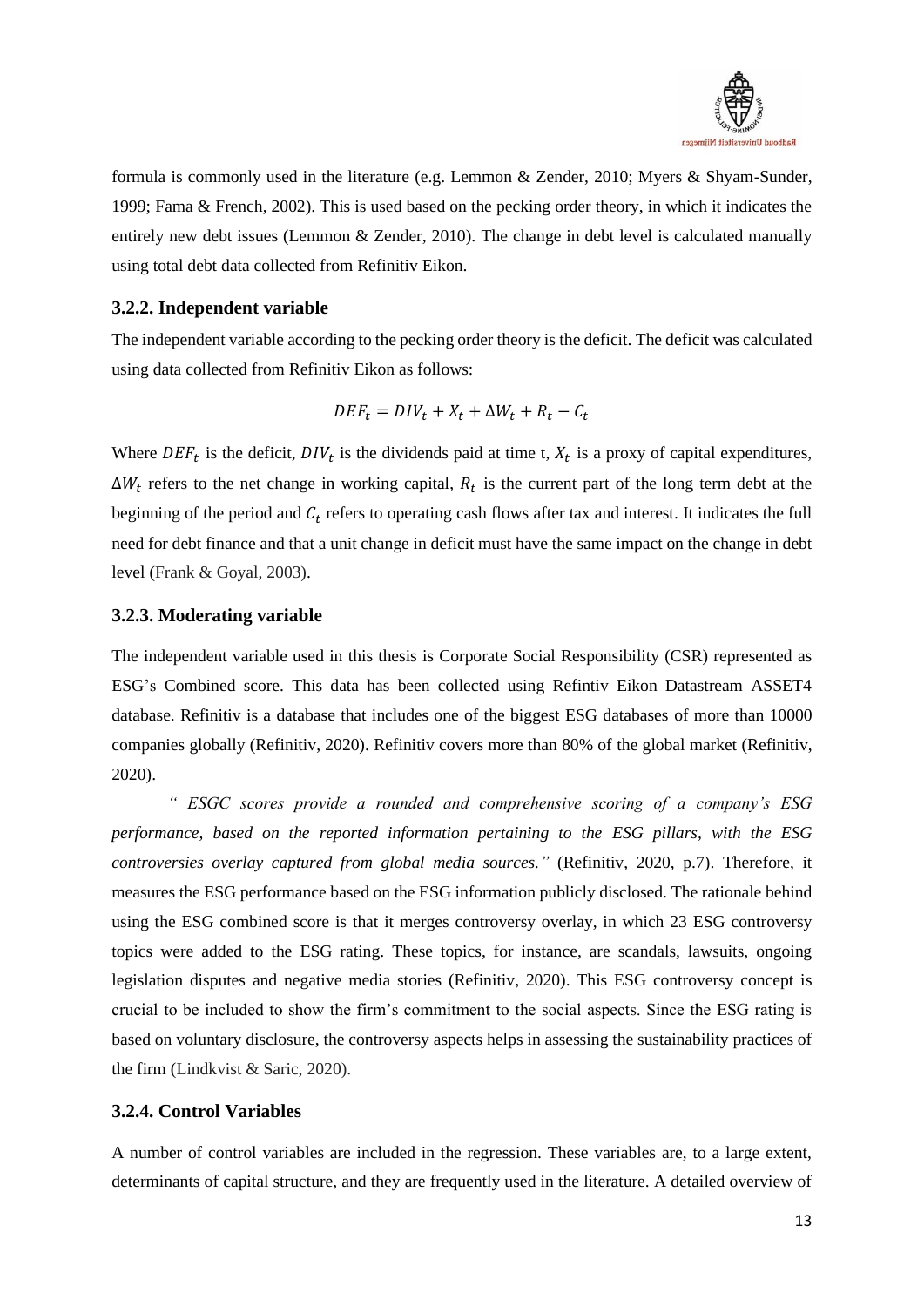

these variables and their relevant literature is presented in this section and table (1). The incorporated control variables are tangibility, market-to-book value, firm size, profitability, and liquidity. All these variables are collected from the Eikon database.

**Tangibility (TANG):** is a ratio of total fixed assets to total assets. More tangible assets improve the ability of the firm to collateralize its debt, which leads to a higher level of debt financing (Sharpe and Stadnik, 2007). This ratio is considered a basic and important measure of collateral in capital structure studies (Hall, 2012).

**Market-to-book ratio:** is often used as a proxy of a firm's growth opportunity (Song, 2005) and as a measure of information asymmetry (e.g. McLaughlin et al., 1998, Clarke and Shastri, 2001 and Van Ness et al., 2001). The increase of growth opportunities leads to higher financial distress costs and lower cash flow concerns (Jensen, 1986). Therefore, firms with higher growth opportunities have a preference for debt financing (Lewis et al., 2003). While, some studies provide evidence of a negative relationship (Huang & Song, 2006; Deesomsak, Paudyal & Pescetto, 2004), others found a positive relationship (Ozkan, 2001; Titman & Wessels, 1988; Chen, 2004), and the latter is the majority.

**Firm size:** is a proxy of a firm ability to meet its obligations in case of bankruptcy. The larger the firm, the better diversified. Thus, the probability of its financial distress is lower. As a result, its potential bankruptcy costs lower which lead to higher debt level (Rajan & Zingales, 1995). The measure used as a proxy of firm size is the natural logarithm of total assets (Titman & Wessels, 1988).

**Profitability:** is a crucial variable in capital structure studies, and it might change the desired level of debt and equity finance. Since the increase in profitability might increase the retained earnings (which is the first preference in financing the firm's operations following the pecking order theory) and consequently decrease the leverage, which means decreasing in debt finance (Hovakimian, Opler & Titman, 2001; Lipson & Mortal, 2009). On the other hand, companies with higher free cash flow are more willing to allocate financing for CSR activities (Lindkvist & Saric, 2020). Therefore, the profitability proxy is ROA (Return On Asset), and the expected sign is negative between the profitability and debt level.

Liquidity: is a proxy of a firm ability to meet its financial obligations, and it is proxied by current assets divided by current liabilities. Following the pecking order theory, increasing the firm's liquidity reduce the amount of borrowing because it will initially prefer to finance its operation using internal finance. Prowse (1990) argued that managers can manipulate this measure at the expense of debtholders and in favor of shareholders.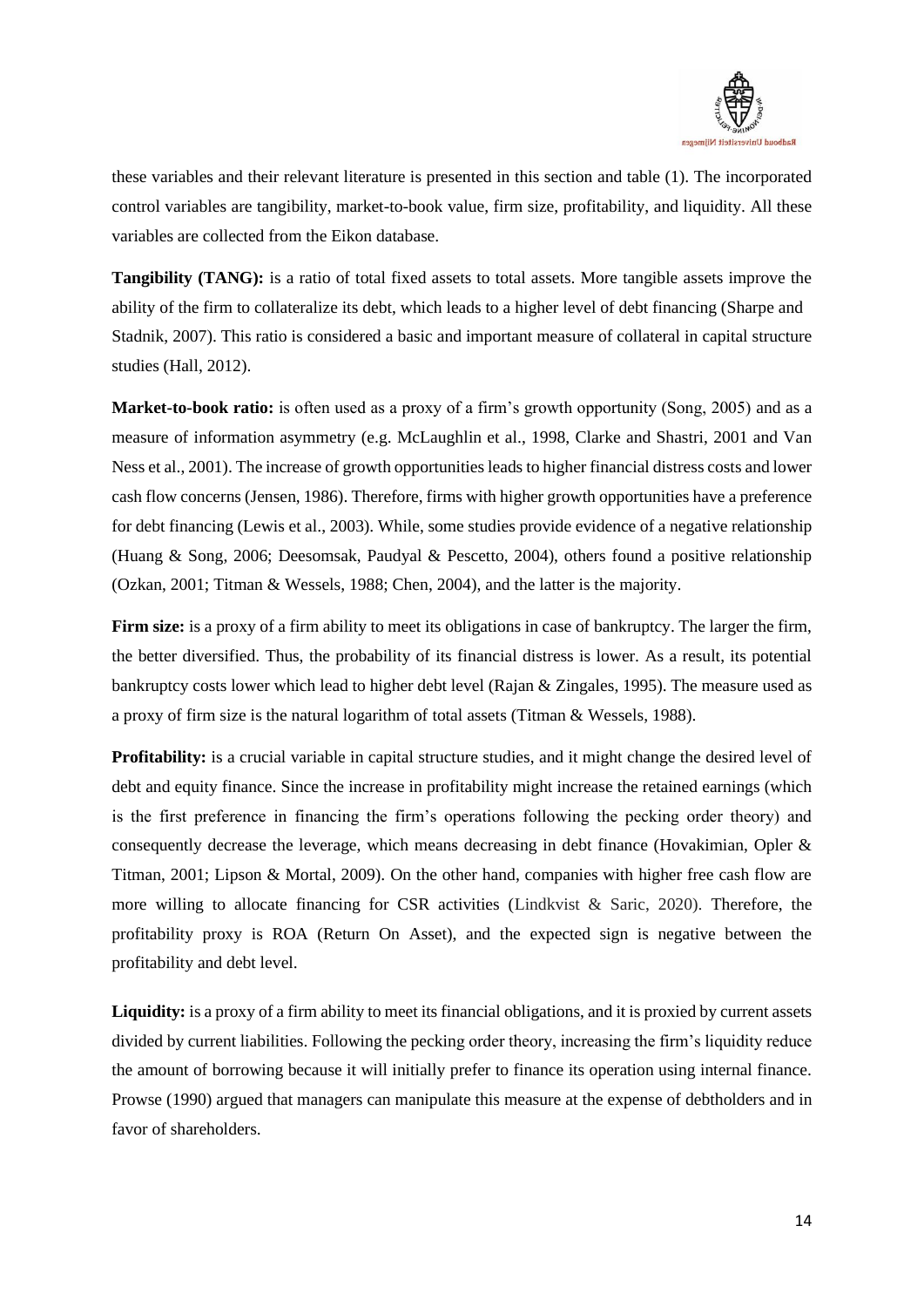

**Country:** there are a significant differences between countries in terms of ESG rating, therefore, it plays an important role as control variable. These differences may expand to the level the society value sustainability issues, which will influence the interests of stakeholders and the expectations following both legitimacy and stakeholder theories (Lindkvist & Saric, 2020). According to Lindkvist and Saric (2020) this variable might have indirect or direct explanatory value to the impact of ESG rating on debt level. Adding this variable might help providing better picture of the dynamic relationship between ESG and debt level (Lindkvist & Saric, 2020).

**Industry:** this variable is represented following the Global Industry Classification Standard (GICS) Sector Name. This classification refers to the sector the firms operating in. Table 2 provided an overview of these industries.

| <b>Variable</b>                           | <b>Symbol</b>   | <b>Definition</b>                                                                                        | <b>Expected sign</b> |
|-------------------------------------------|-----------------|----------------------------------------------------------------------------------------------------------|----------------------|
|                                           |                 |                                                                                                          |                      |
| Change in Debt                            | $\Delta D_{it}$ | $TD_{it} - TD_{it-1}$                                                                                    | N/A                  |
| <b>Funding Deficit</b>                    | DEFit           | $DIV_t + X_t + \Delta W_t + R_t - C_t$                                                                   | $+$                  |
| Corporate Social<br><b>Responsibility</b> | ESG             | Environmental, Social and corporate<br>Governance accountability data based on<br>publicly reported data | $^{+}$               |
| Tangibility                               | <b>TANG</b>     | Total fixed assets to total assets                                                                       | $+$                  |
| <b>Growth opportunity</b>                 | <b>MTB</b>      | Market-to-book value                                                                                     | $^{+}$               |
| Firm size                                 | Ln Assets       | Natural logarithm of total Assets                                                                        | $+$                  |
| <b>Profitability</b>                      | ROA             | Return on assets                                                                                         |                      |
| Liquidity                                 | LIQ             | Current assets / current liabilities                                                                     |                      |
| Country                                   | COU             | Country of incorporation                                                                                 | N/A                  |
| <i>Industry</i>                           | <b>IND</b>      | Industry classifications                                                                                 | N/A                  |

### *Table 3: Variables summary*

The dependent variable indicates the change in debt level at time t for a company i. The main independent variable is Deficit that indicates the need for debt finance following the pecking order theory. ESG combined score (Environmental, Social, and corporate Governance) indicates the firm's corporate social responsibility based on information reported. The control variables are used according to the previous literature. Tangibility (TANG) is defined as the fixed assets to total assets, Market to Book value (MTB) as a proxy for corporate growth opportunity, the natural logarithm of total assets (Ln Assets) as a proxy of firm size, Return On Assets (ROA) indicates firm's profitability, and liquidity (LIQ) is defined as the current assets divided by current liabilities. Country of incorporation (COU) and Industry (IND) are both used to control for the differences in corporate social responsibility among countries and industries.

# <span id="page-16-0"></span>**3.3. Empirical model**

The methodology used to test the hypothesis is inspired by the Shyam-Sunder  $\&$  Myers (1999) pecking order theory. The rationale behind that is that, after controlling for operating cash flows (internal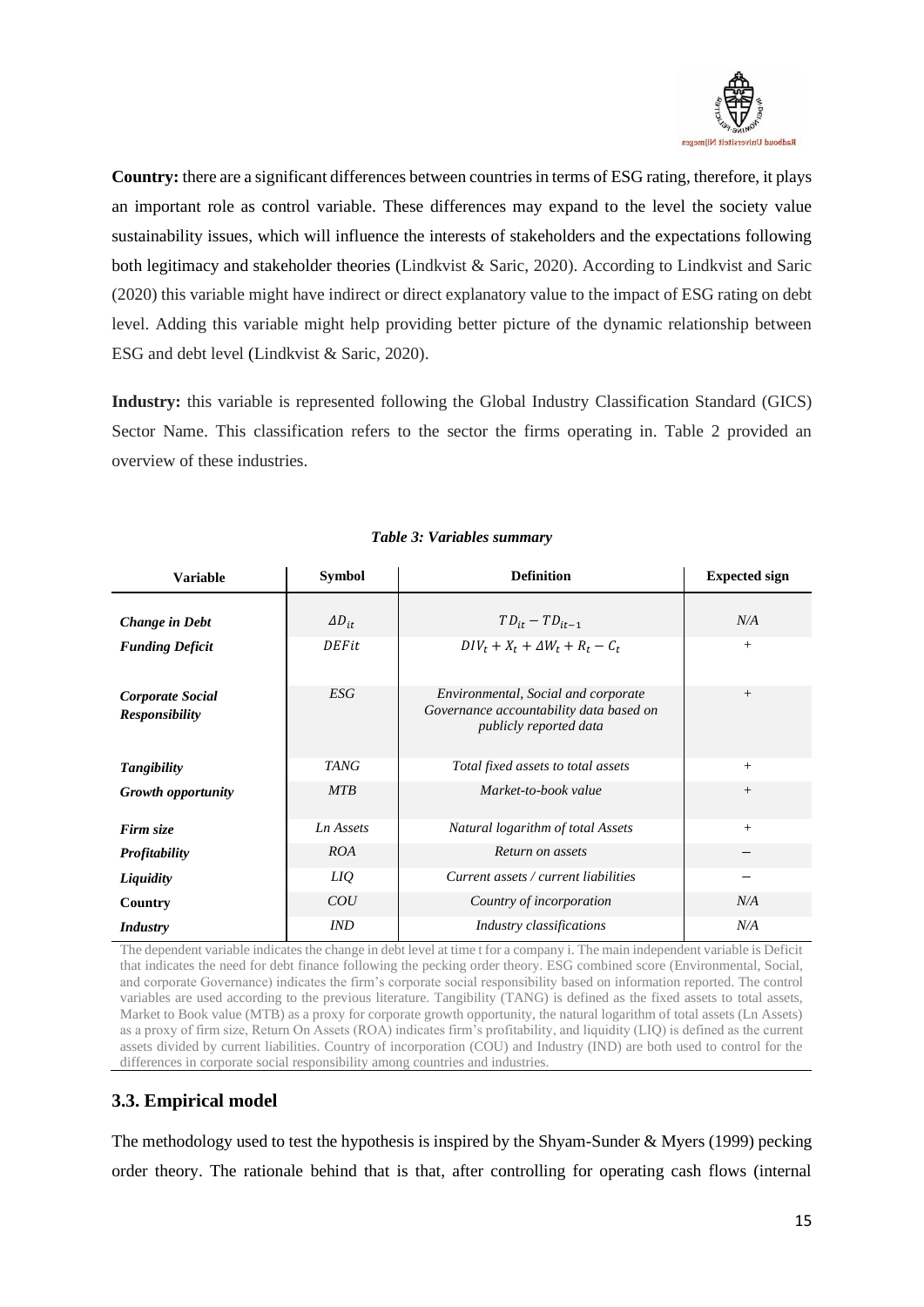

finance), any financing deficit that might exist is absorbed by debt. That is based on the following equation:

$$
DEF_t = DIV_t + X_t + \Delta W_t + R_t - C_t
$$

Where  $DEF_t$  is the deficit,  $DIV_t$  is the dividends paid at time t,  $X_t$  is a proxy of capital expenditures,  $\Delta W_t$  refers to the net change in working capital,  $R_t$  is the current part of the long term debt at the beginning of the period and  $C_t$  refers to operating cash flows after tax and interest. The financing deficit is a useful tool since it controls internal finance by excluding the operating cash flows. As a result, the financing deficit in the pecking order settings shows the full need for external finance. That can be defined by the following empirical model:

$$
\Delta D_{it} = a + \beta DEF_{it} + \varepsilon_{it}
$$

Where  $\Delta D_{it}$  is the changing in debt level at time t for company i, a is a constant,  $\beta DEF_{it}$  captures the impact of financing deficit of company i at time t, and  $\varepsilon$  it is the company-specific error term. This model is commonly used in the literature (e.g. Lemmon & Zender, 2010; Myers & Shyam-Sunder, 1999; Seifert & Gonenc, 2008). For this thesis's purposes, some changes will be made. These changes have been made in order to incorporate the determinants of the capital structure mentioned above, the moderating effect of CSR, and some control variables to mitigate the omitted variable bias.

$$
\Delta D_{it} = a + \beta_1 DEF_{it} + \beta_2 CSR + \beta_3 CSR_{it} * DEF_{it} + \beta_x X_{it} + \varepsilon_{it}
$$

As mentioned above,  $\Delta D_{it}$  is the changing in debt level for at time t for company i, a is a constant,  $DEF_{it}$  capture the impact of financing deficit of company *i* at time *t*, CSR is the direct impact of social responsibility on the change in debt level,  $CSR_{it}*DEF_{it}$  capture the moderating effect of CSR at time t for company i,  $X_{it}$  is a proxy for control variables, and  $\varepsilon$  it is the company-specific error term. The control variables are profitability, tangibility, liquidity, firm size, market-to-book value, in addition to country and industry as dummies. A control for year-specific effects is included in the model. These variables are commonly used in the literature on capital structure (e.g. Rajan & Zingales, 1995; Lemmon & Zender, 2010; Hall, 2012; de Jong et al., 2011).

One of the most typical issues encountered during result interpretation, when working with (continuous) interaction terms, is that the interaction term makes interpretation rather difficult. Hence, both interaction terms (deficit and ESG) are centered. This technique is commonly used in the literature to avoid conducting multilevel analysis (Aiken & West, 1991). Centering is the process of subtracting the mean from each observation (Robinson & Schumacker, 2009). There will be no concerns about multicollinearity between the variables utilized in the interaction, and correlations with other variables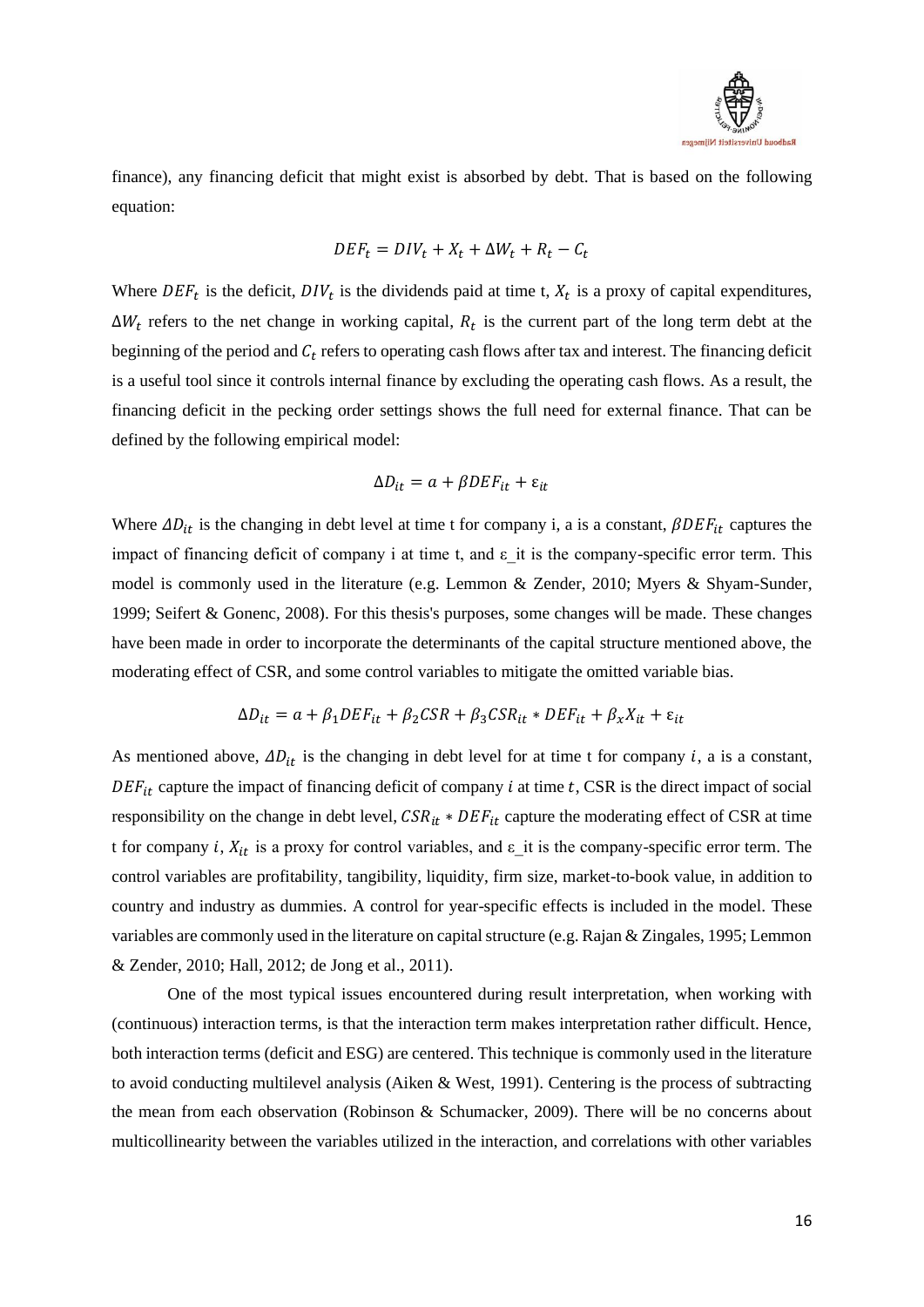

will not be harmed (Belsley, Kuh, & Welsch, 1980). Due to centering, the interpretations of the coefficients indicate the impact of one variable when the other one is at its mean value.

# <span id="page-18-0"></span>**4. Main analysis**

# <span id="page-18-1"></span>**4.1. Descriptive statistics**

Examining the correlations and descriptive statistics is the most basic analysis to discover whether there are any issues of concern with the data.

| Variable         | <b>Observations</b> | Mean             | SD           | Min          | <b>Max</b>   |
|------------------|---------------------|------------------|--------------|--------------|--------------|
| Debt change      | 1170                | 479000           | 3220000      | $-1.92e+07$  | $7.08e + 07$ |
| DEF C            | 1170                | $-0.012$         | $1.33e+07$   | $-1.19e+07$  | $9.00e + 07$ |
| $ESG_C$          | 1170                | $\boldsymbol{0}$ | 14.762       | $-40.334$    | 30.486       |
| LIQ              | 1170                | 1.447            | .64          | .297         | 5.014        |
| <b>Ln Assets</b> | 1170                | 16.39            | 1.271        | 13.265       | 19.312       |
| <b>MTB</b>       | 1170                | 2.76             | 1.969        | .49          | 15.74        |
| <b>TANG</b>      | 1170                | 6910000          | $1.26e + 07$ | 44544        | $1.06e + 08$ |
| <b>ROA</b>       | 1170                | 6.246            | 4.902        | $-10.47$     | 53.58        |
| Country          | 1170                | 3.812            | 2.246        | $\mathbf{1}$ | 8            |
| <b>INDUSTRY</b>  | 1170                | 9.256            | 5.206        | $\mathbf{1}$ | 19           |

### *Table 3: Descriptive Statistics*

*The dependent variable indicates the change in debt level at time t for a company i. Both the independent variable and the moderator are centered. The main independent variable is DEF\_C that indicates the deficit or the need for debt finance( after centering) following the pecking order theory. ESG\_C (Environmental, Social, and corporate Governance) indicates the firm's corporate social responsibility after centering. The control variables are used according to the previous literature. Tangibility (TANG) is defined as the fixed assets to total assets, Market to Book value (MTB) as a proxy for corporate growth opportunity, the natural logarithm of total assets (Ln Assets) as a proxy of firm size, Return On Assets (ROA) indicates firm's profitability, and liquidity (LIQ) is defined as the current assets divided by current liabilities. Country of incorporation (COU) and Industry (IND) are both used to control for the differences in corporate social responsibility among countries and industries.*

Table 3 shows that the data does not contain outliers. It is worth noting that tangibility and the dependent variable are a statistical outlier in terms of magnitude. Additionally, due to the interaction term and the main predictor variable (DEF\_C) are centered, the means have very low or even zero values.

### *Table 4: Matrix correlation*

| <b>Variables</b> | change   | Debt DEF C | ESG C    | LIQ      | Ln<br><b>Assets</b> | <b>MTB</b> | <b>TANG</b> | <b>ROA</b> | $\overline{C}$ | <b>IND</b> |
|------------------|----------|------------|----------|----------|---------------------|------------|-------------|------------|----------------|------------|
| Debt change      | 1.000    |            |          |          |                     |            |             |            |                |            |
| $DEF_C$          | 0.159    | 1.000      |          |          |                     |            |             |            |                |            |
| $ESG_C$          | $-0.036$ | 0.043      | 1.000    |          |                     |            |             |            |                |            |
| LIQ              | $-0.074$ | $-0.189$   | $-0.062$ | 1.000    |                     |            |             |            |                |            |
| Ln Assets        | 0.202    | 0.705      | 0.258    | $-0.386$ | 1.000               |            |             |            |                |            |
| <b>MTB</b>       | $-0.014$ | $-0.146$   | 0.088    | 0.114    | $-0.166$            | 1.000      |             |            |                |            |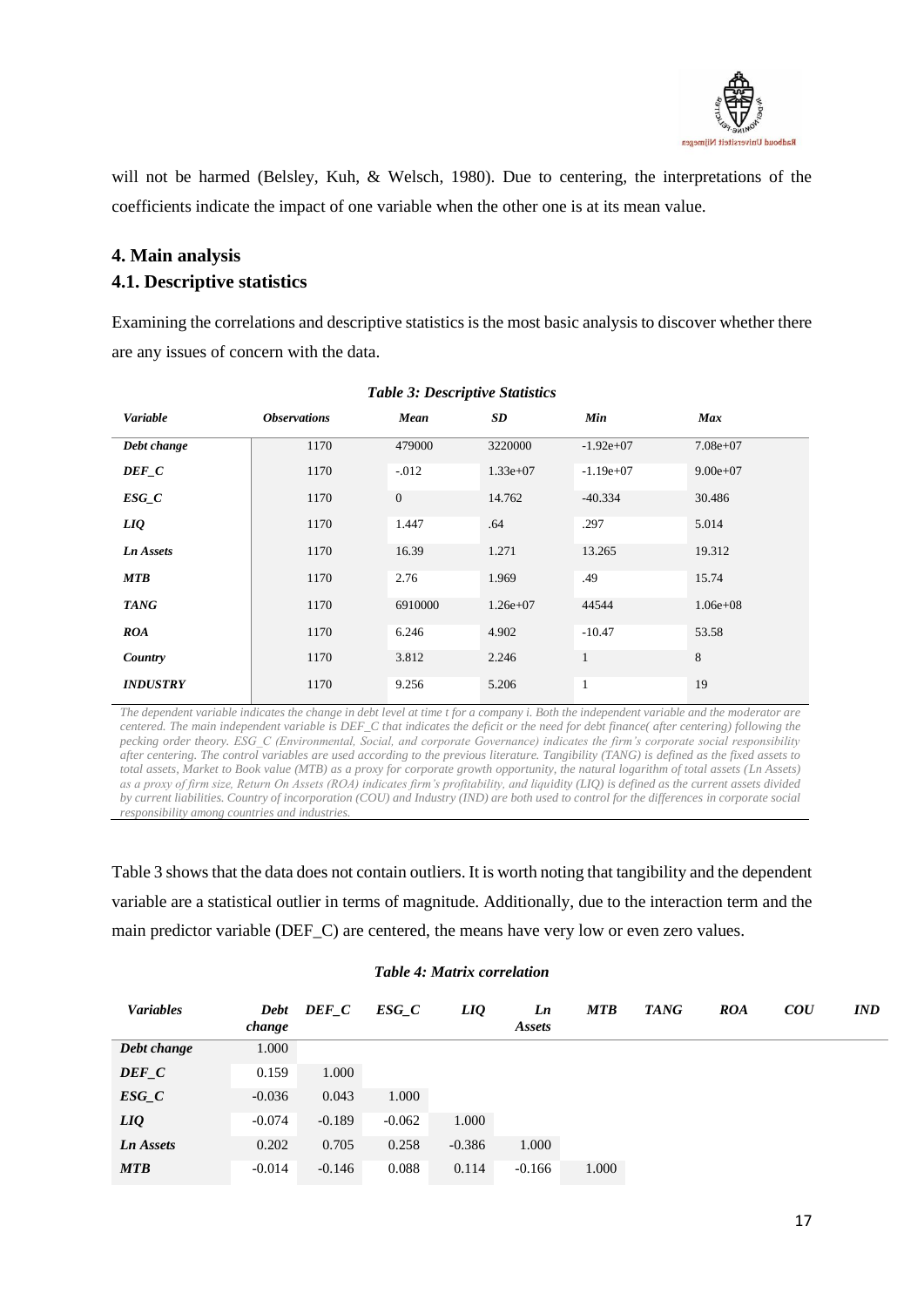

| <b>TANG</b>    | 0.202    | 0.846    | 0.056    | $-0.207$ | 0.626    | $-0.153$ | .000.    |          |       |      |
|----------------|----------|----------|----------|----------|----------|----------|----------|----------|-------|------|
| <b>ROA</b>     | $-0.080$ | $-0.162$ | 0.058    | 0.337    | $-0.215$ | 0.491    | $-0.155$ | 000.1    |       |      |
| $\overline{C}$ | $-0.068$ | $-0.072$ | 0.109    | 0.166    | $-0.150$ | 0.311    | $-0.029$ | 0.226    | 000.1 |      |
| <i>IND</i>     | 0.003    | 0.032    | $-0.005$ | $-0.135$ | 0.047    | 0.042    | $-0.021$ | $-0.013$ | 0.073 | .000 |

*The dependent variable indicates the change in debt level at time t for a company i. Both the independent variable and the moderator are centered. The main independent variable is DEF\_C that indicates the deficit or the need for debt finance( after centering) following the pecking order theory. ESG\_C (Environmental, Social, and corporate Governance) indicates the firm's corporate social responsibility after centering. The control variables are used according to the previous literature. Tangibility (TANG) is defined as the fixed assets to total assets, Market to Book value (MTB) as a proxy for corporate growth opportunity, the natural logarithm of total assets (Ln Assets) as a proxy of firm size, Return On Assets (ROA) indicates firm's profitability, and liquidity (LIQ) is defined as the current assets divided by current liabilities. Country of incorporation (COU) and Industry (IND) are both used to control for the differences in corporate social responsibility among countries and industries.*

There is a correlation between deficit and both tangibility and Ln Assets (which is a proxy of firm size) 0.846 and 0.705 respectively, however, multicollinearity is not expected to be an issue. To confirm this, a VIF test will be conducted to prove that multicollinearity is not a concern.

|                         | VIF   | 1/VIF |
|-------------------------|-------|-------|
| $DEF_C$                 | 4.551 | .22   |
| ESG C                   | 1.166 | .858  |
| <b>Interaction term</b> | 1.046 | .956  |
| <b>LIQ</b>              | 1.358 | .737  |
| <b>Ln</b> Assets        | 2.643 | .378  |
| <b>MTB</b>              | 1.432 | .698  |
| <b>TANG</b>             | 3.657 | .273  |
| <b>ROA</b>              | 1.484 | .674  |
| $\overline{COU}$        | 1.181 | .847  |
| <b>IND</b>              | 1.044 | .958  |
| <b>Mean VIF</b>         | 1.956 |       |

*Table 5: Variance inflation factor (VIF)*

The Variance Inflation Factor (VIF) was conducted after the linear regression model (OLS), and the result is shown in table 5. Both DEF\_C and TANG have 4.551 and 3.657 VIF respectively. However, since these numbers are below 5, multicollinearity will not be considered an issue of concern.

Furthermore, the Hausman test was also conducted. The Hausman test is used to determine whether a fixed-effects or a random-effects model is required for the analysis (Hausman, 1978). Based on the data, the Hausman test, presented in table 6, revealed that a fixed-effects model would be preferable as the P-value is significant (P-value  $< 0.05$ ). Hence, the null hypothesis has been rejected. As a result, Fixed-effects should be used to estimate the model, which is a common strategy for analyzing panel data. The fixed-effects model generates a dummy for each firm that already accounts for industry and country effects.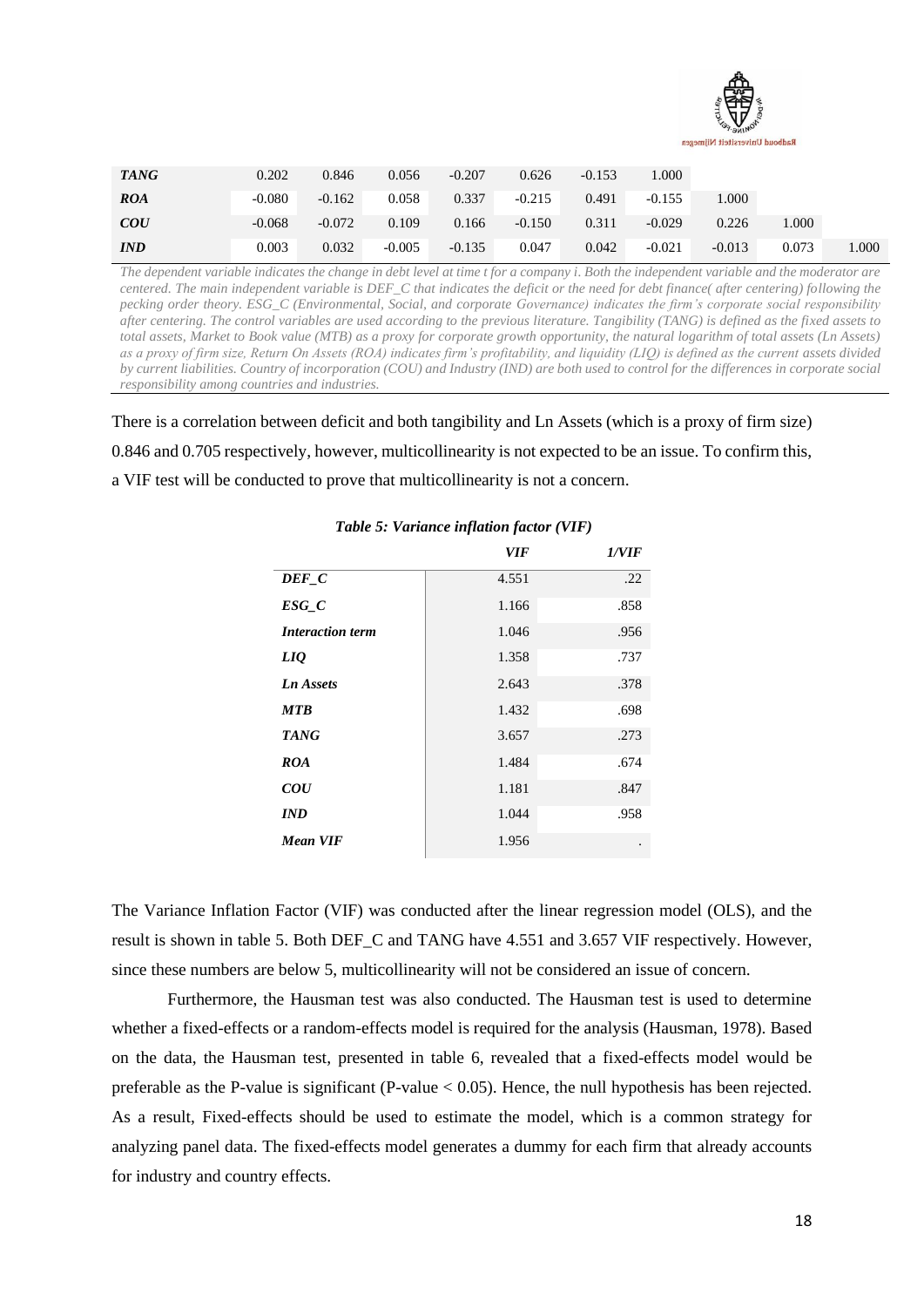

| Hausman (1978) specification test | тате о, таактап тем |
|-----------------------------------|---------------------|
|                                   | <b>Coefficients</b> |
| Chi-square test value             | 156.488             |
| P-value                           | 0.00                |

### *Table 6: Hausman test*

Furthermore, Breusch-Pagan/Cook-Weisberg test was conducted to test for heteroskedasticity. As shown in APPENDIX A, the null hypothesis that there is constant variance had to be rejected (Pvalue  $= 0.000$ ). This suggested that heteroskedasticity was an issue in the model.

Serial correlation in a linear panel-data leads to standard errors biases and consequently less efficient results (Drukker, 2003). Hence, a Wooldridge test for serial correlations (APPENDIX B) was used as the final analysis to diagnose any flaws with the data. This study yielded a negative result, indicating that the data is free of serial correlation issues.

### <span id="page-20-0"></span>**4.2. Testing hypothesis**

The results of the statistical analysis will be reported in this section. Because the variable structure makes direct interpretation problematic, the coefficients will not be explicitly interpreted as " 1 unit change in the amount of x independent variable leads to a change in the dependent variable in a specific direction and a particular amount ". Rather, the main interpretations will be based on the coefficients' sign and significance. Furthermore, because these are continuous interaction terms, the interpretation of the moderator variable is complicated.

The empirical test shown in table 7 contains 3 models: the first model is the fixed effects regression without the inclusion of the interaction term. The second model is the fixed effects model including the interaction term. The third model is the fixed effects model with interaction term and robust standard error in order to correct for heteroscedasticity. Moreover, the year dummies are included within all models to control for the time effect. The result indicates the same expected sign presented in the literature concerning the control variables, and it is consistent in the 3 models except for liquidity. The contradictory liquidity sign probably indicates liquidity as collateral. In other words, the higher the liquidity, the more solvent the firms to meet their obligations. Consequently, more access to debt finance. Furthermore, the sign of both deficit and ESG is not as predicted, indicating that the higher the deficit or the ESG score, the lower the debt level. Both deficit and ESG are significant within all 3 models.

With regard to interaction term, it is significant at 0.05 level indicating, that indeed there is a moderating effect of ESG. However, after conducting a robust standard error test, the result indicated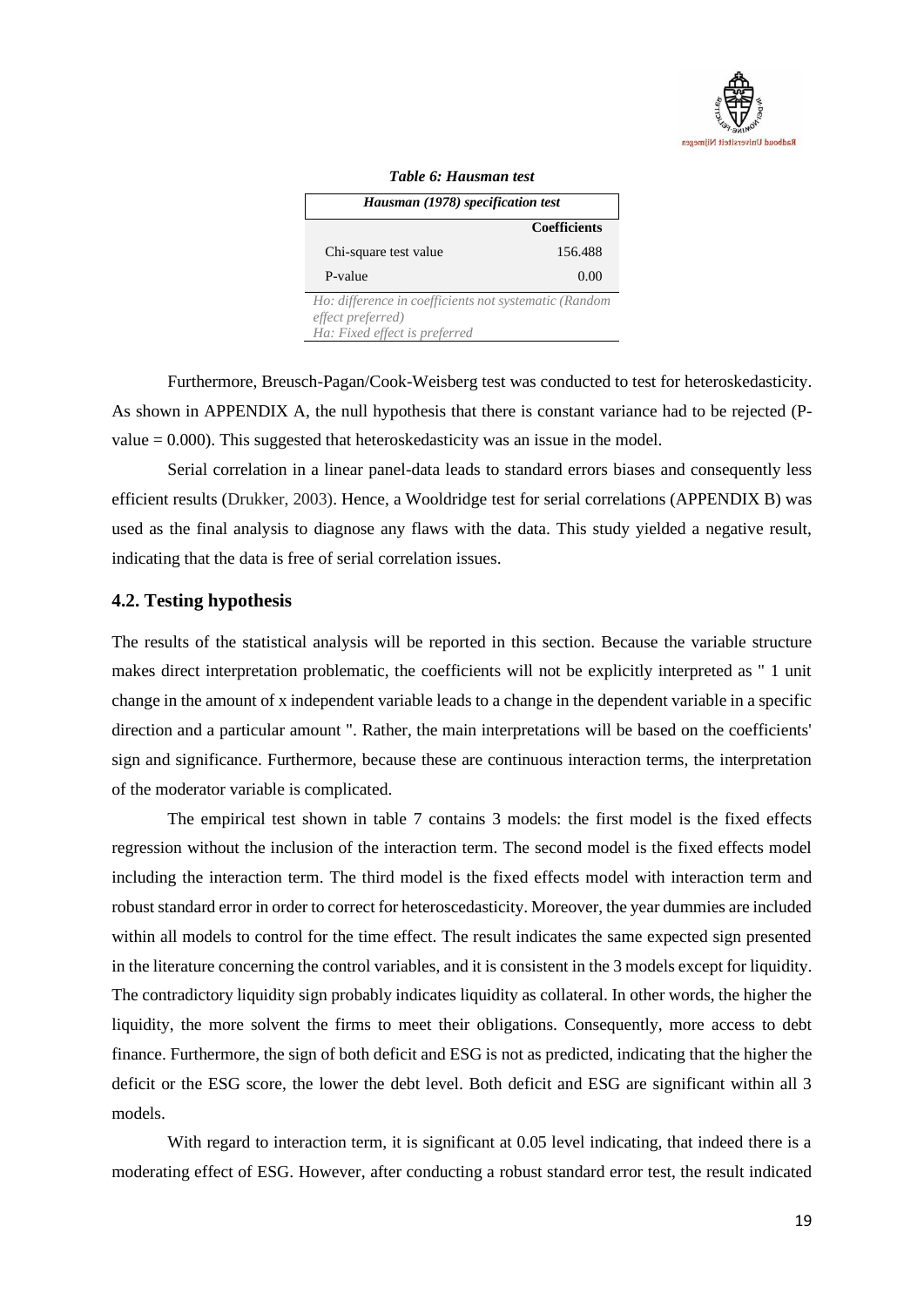

an insignificant effect with the main effect of both deficit and ESG kept its significance level. This might be due to that the CSR disclosure is based on a variety of ESG information, and the lenders' sensitivity varies according to the type of CSR data (Hamrouni et al., 2019). Hence, this might have led to the insignificant impact of the ESG on the relationship between the need for debt and the change in debt level.

The negative interaction effect with the negative main effect of both variables indicates that when there is a 1 euro increase in the deficit (the need for debt finance according to pecking order theory), the debt level will decrease (0.2504975). Whereas, when ESG information is incorporated, the level of debt will decrease even more by (0.0013157). Incorporating ESG information when there is an increase in the need for debt finance might decrease the firm's access to debt finance or lead the firm to use another source. As the sign of deficit, ESG, and their interaction term contradicts the hypothesis that there is a positive moderating effect, the hypothesis should be rejected. Meaning, there is no positive moderating effect of CSR on the relationship between the need for debt and the change in debt level. Rather there is a negative moderating effect. However, this effect is insignificant after the robust standard error test, so a robust conclusion cannot be drawn from this effect.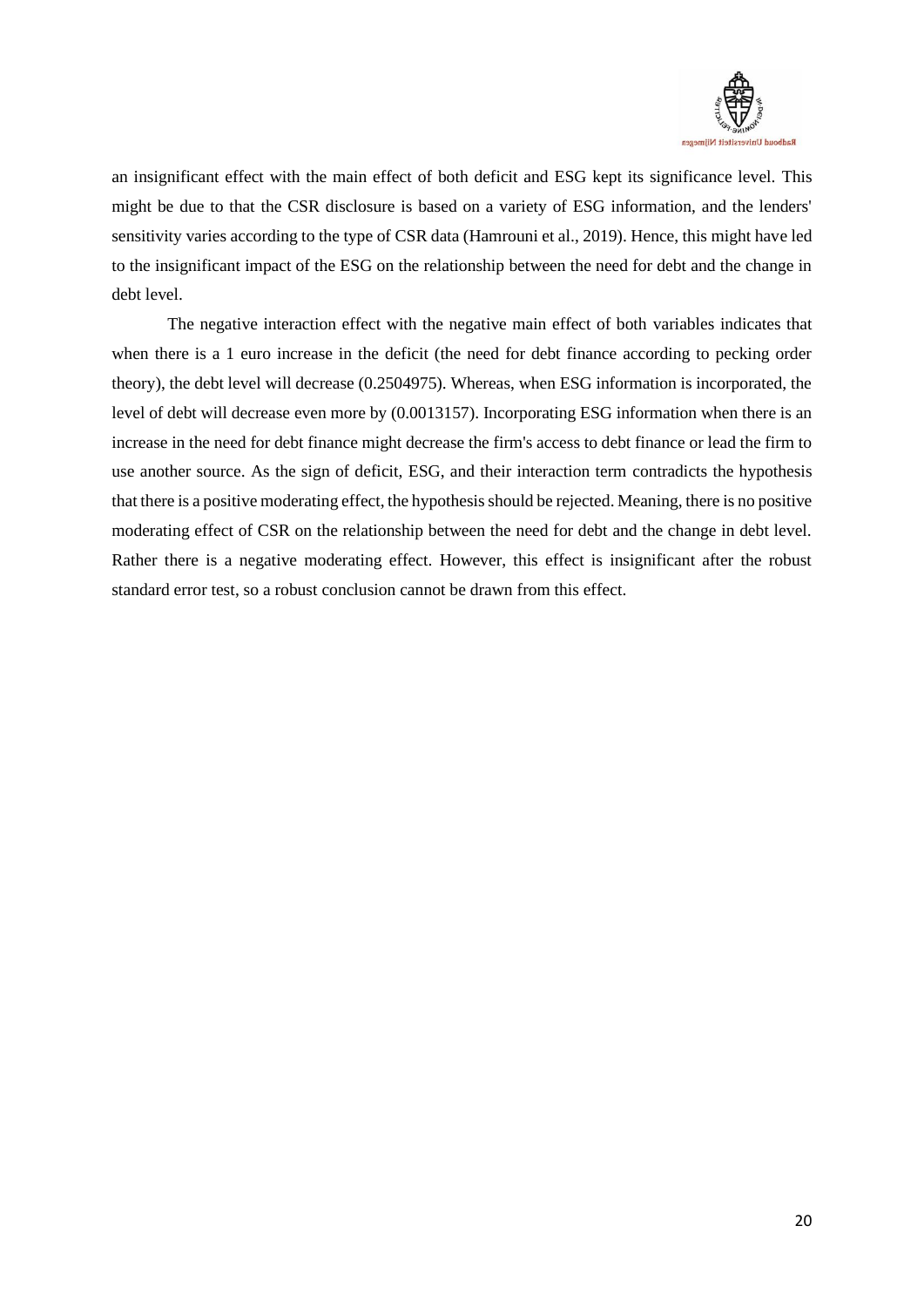

|                         | Model (1)        |                       | Model(2)                 |                       | Model(3)                 | <b>Robust</b>         |
|-------------------------|------------------|-----------------------|--------------------------|-----------------------|--------------------------|-----------------------|
|                         | $\triangle$ Debt | <b>Standard Error</b> | $\triangle$ Debt         | <b>Standard Error</b> | $\triangle$ Debt         | <b>Standard Error</b> |
| $DEF_C$                 | $-.2456703***$   | .0236761              | $-.2504975***$           | .0237148              | $-.2504975***$           | .0485464              |
| $ESG_C$                 | $-33508.99**$    | 10235.95              | $-28199.45***$           | 10462.53              | $-28199.45$ *            | 12913.22              |
| <b>Interaction term</b> |                  |                       | $-.0013157*$             | .0005618              | $-.0013157$              | .0013675              |
| LIQ                     | 960233.8**       | 293668                | 969043.5***              | 293059.3              | 969043.5                 | 502897.1              |
| <b>Ln Assets</b>        | 3034639***       | 492260.5              | 2946832***               | 492628.9              | 2946832**                | 1110963               |
| <b>MTB</b>              | 124832.6         | 96725.13              | 126985.1                 | 96521.07              | 126985.1                 | 81993.53              |
| <b>TANG</b>             | .3511349***      | .0362921              | .3617268***              | .0364953              | .3617268**               | .1286491              |
| <b>ROA</b>              | $-65808.31*$     | 26684.76              | $-66945.82$ <sup>*</sup> | 26631.69              | $-66945.82$ <sup>*</sup> | 33755.56              |
| Year                    | Yes              | $\sim$                | Yes                      | $\sim$                | Yes                      | $\sim$                |
| <b>Constant</b>         | $-5.28e+07***$   | 8018980               | $-5.14e+07***$           | 8024421               | $-5.14e+07**$            | $1.86e+07$            |
| R-squared               | .192488          |                       | .1967398                 |                       | .1967398                 |                       |
| N. of cases             | 1170             |                       | 1170                     |                       | 1170                     |                       |

# *Table 7 : Fixed effects regression (Testing the hypothesis)*

*Note: \* p < 0.05, \*\* p < 0.01, \*\*\* p < 0.001 (The stars indicate the level of significance)*

*Model (1) is a fixed-effects model before the inclusion of the interaction term. Model (2) is the fixed effects regression containing the interaction term. Model (3) is rousted standard error fixed effect regression including the interaction term. The dependent variable indicates the change in debt level at time t for a company i. Both the independent variable and the moderator are centered. The main independent variable is DEF\_C that indicates the deficit or the need for debt finance( after centering) following the pecking order theory. ESG\_C (Environmental, Social, and corporate Governance) indicates the firm's corporate social responsibility after centering. The control variables are used according to the previous literature. Tangibility (TANG) is defined as the fixed assets to total assets, Market to Book value (MTB) as a proxy for corporate growth opportunity, the natural logarithm of total assets (Ln Assets) as a proxy of firm size, Return On Assets (ROA) indicates firm's profitability, and liquidity (LIQ) is defined as the current assets divided by current liabilities. Country and industry dummy variables are not included because the fixed effects model automatically controls for their effects. Year dummies are included for the years 2010 till 2019 in order to control for year effects.*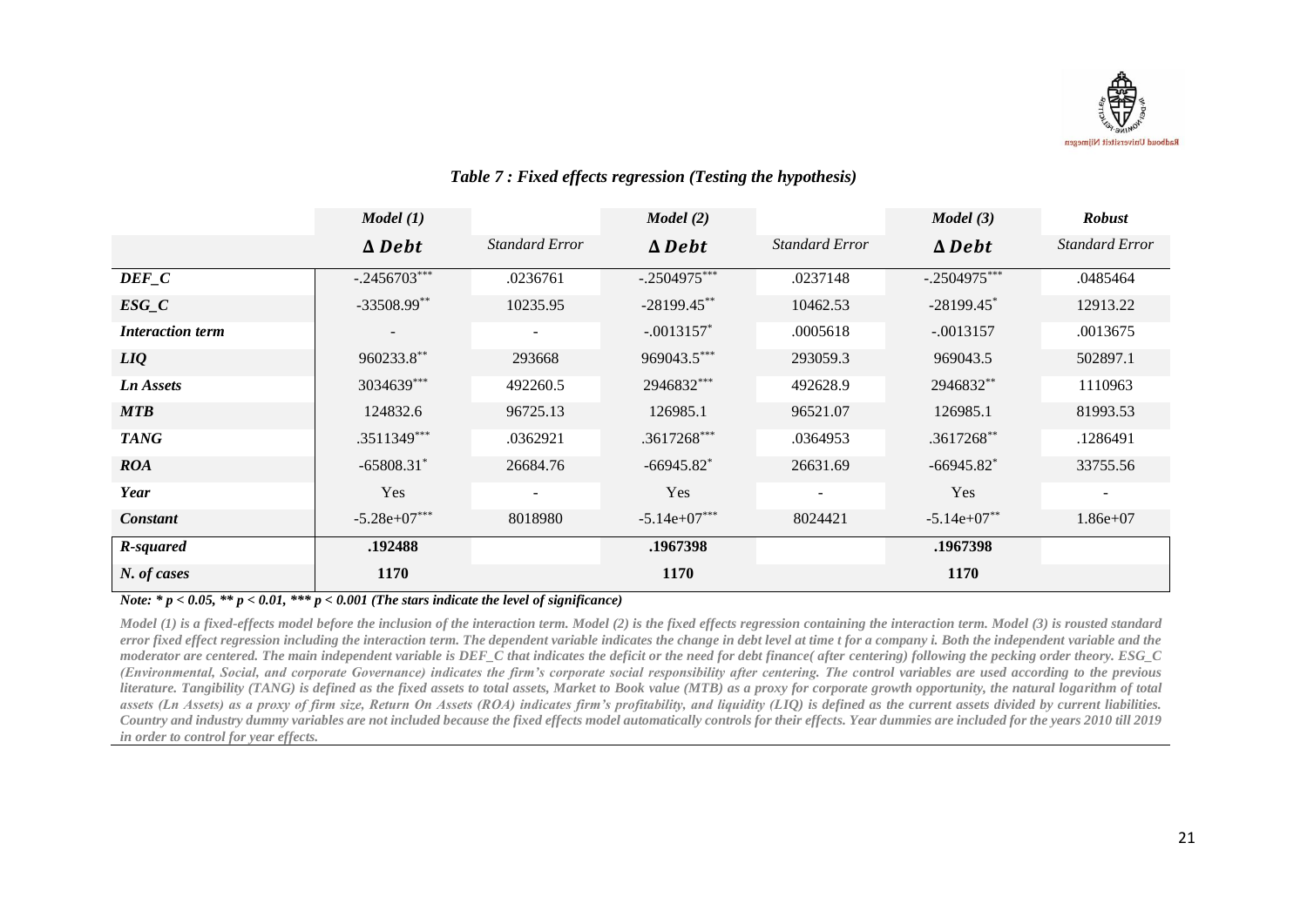

Contextual variables frequently affect (strengthen or weaken) causal relationships (interaction effects) between two variables x and y. The most recent additions to the literature place a strong emphasis on visually depicting the marginal effect of x on y at various values of z (along with a confidence interval around that marginal effect) in order to determine whether that marginal effect is statistically and substantively significant (Esarey & Sumner, 2018). Even if the coefficient on the interaction term is insignificant, the marginal effect of x on y can be significant for substantively meaningful values of the modifying variable z. Hence, These margins have also been tested empirically, and the result mentioned in the APPENDIX C indicates a statistically significant coefficient below, at, and above the mean. Marginal effects can be a useful way to summarize how a change response is related to a covariate's change. Moreover, the interaction effects interpretations might be challenging (Jann, 2013), therefore, including a graphical test will be useful.



**Figure 1: Visual inspection of the relationship**  $(+1\sigma, 0, -1\sigma)$ 

Figure 1 explains the relationship between ESG and deficit. It shows that with one standard deviation below, at, and above the mean on ESG, there is a negative relationship between deficit and change in debt level. These margins have also been tested empirically, and the result indicates a statistically significant coefficient below, at, and above the mean. The differences in significance level mean that the level of significance does not necessarily mean that the importance of the interaction effects (Esarey & Sumner, 2018). Brambor et al. (2006) elaborated how many earlier studies have neglected this notion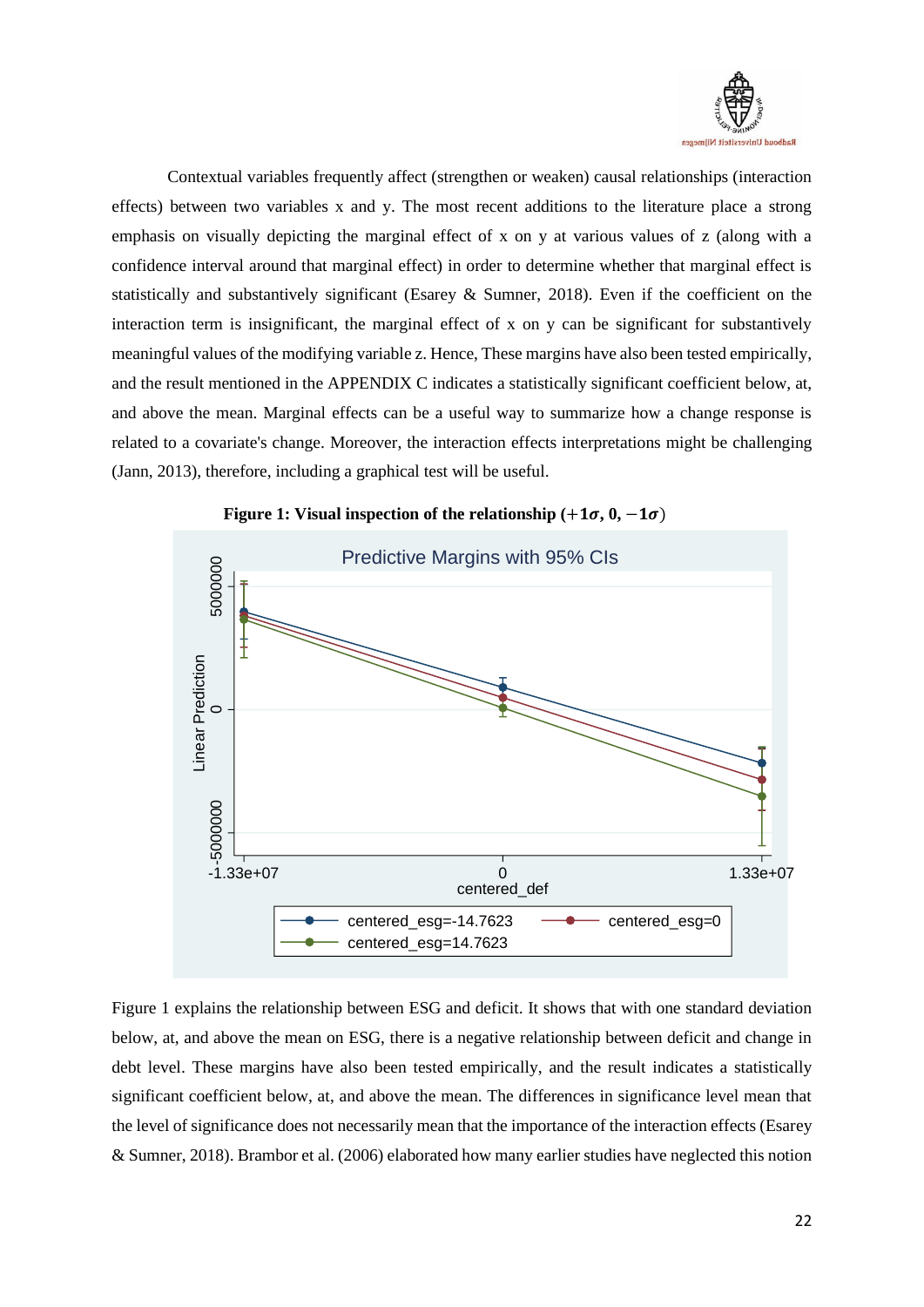

and removed the interaction term from their analysis based on the level of significance. As a result, they may miss significant conditional relationships between their variables.

# <span id="page-24-0"></span>**5. Conclusion and discussion**

This study investigates the moderating effect of corporate social responsibility (CSR) on the relationship between the need for debt and the change in debt level that have been identified according to the pecking order theory. This study aims to answer the following research question:

### *To what extent does CSR moderate the relationship between the need for debt and the actual debt level?*

Using data from 117 companies representing 8 countries, retrieved from Refinitiv Eikon Datastream ASSET4 for ESG data and Refinitiv Eikon For financial data, panel data regressions are conducted to examine the relationship hypothesized in the research question.

According to the literature discussed in this thesis, it is argued that performing socially responsible and informing stakeholders about this social responsibility performance reduces information asymmetry (Dhaliwal et al., 2011). Adverse selection problems, according to the pecking order theory, are the most important element in the capital structure (Myers and Majluf 1984). Disclosing ESG information improves the transparency concerning CSR performance, hence, mitigating information asymmetry between companies and debt providers. Furthermore, companies that publish substantial CSR information display lower risks and better performance (Hamrouni et al., 2019). Hamrouni et al. (2019) suggests that the economic and financial benefits of CSR are likely to motivate credit providers to pay attention to ESG problems. In this sense, the amount of ESG data that companies publish might be important and relevant to credit providers, allowing companies with good CSR practices to borrow more easily. Therefore, this thesis hypothesized that CSR positively moderates the relationship between the need for debt and the change in debt level.

The hypothesis has been tested through three models. The first model tests the main effect of both the independent and the moderator on the change in debt level. The second model included the interaction term besides the main effect of these variables. The third one is a robust standard error test and has been conducted after detecting heteroscedasticity in the data used. The result does not support the hypothesis that there is a positive moderating effect of CSR on the relationship between the need for debt and the change in debt level. The result in the second model indicates a negatively significant moderating effect in addition to a negatively significant main effect of these variables on the dependent. However, after conducting the robust standard error test, the interaction effect became insignificant. Meanwhile, after testing the marginal effect of the interaction term, the result indicated a negative and significant relationship. In the light of the previous result, there is an indication of a moderating effect that negatively strengthens the relationship between the need for debt and the change in debt level. To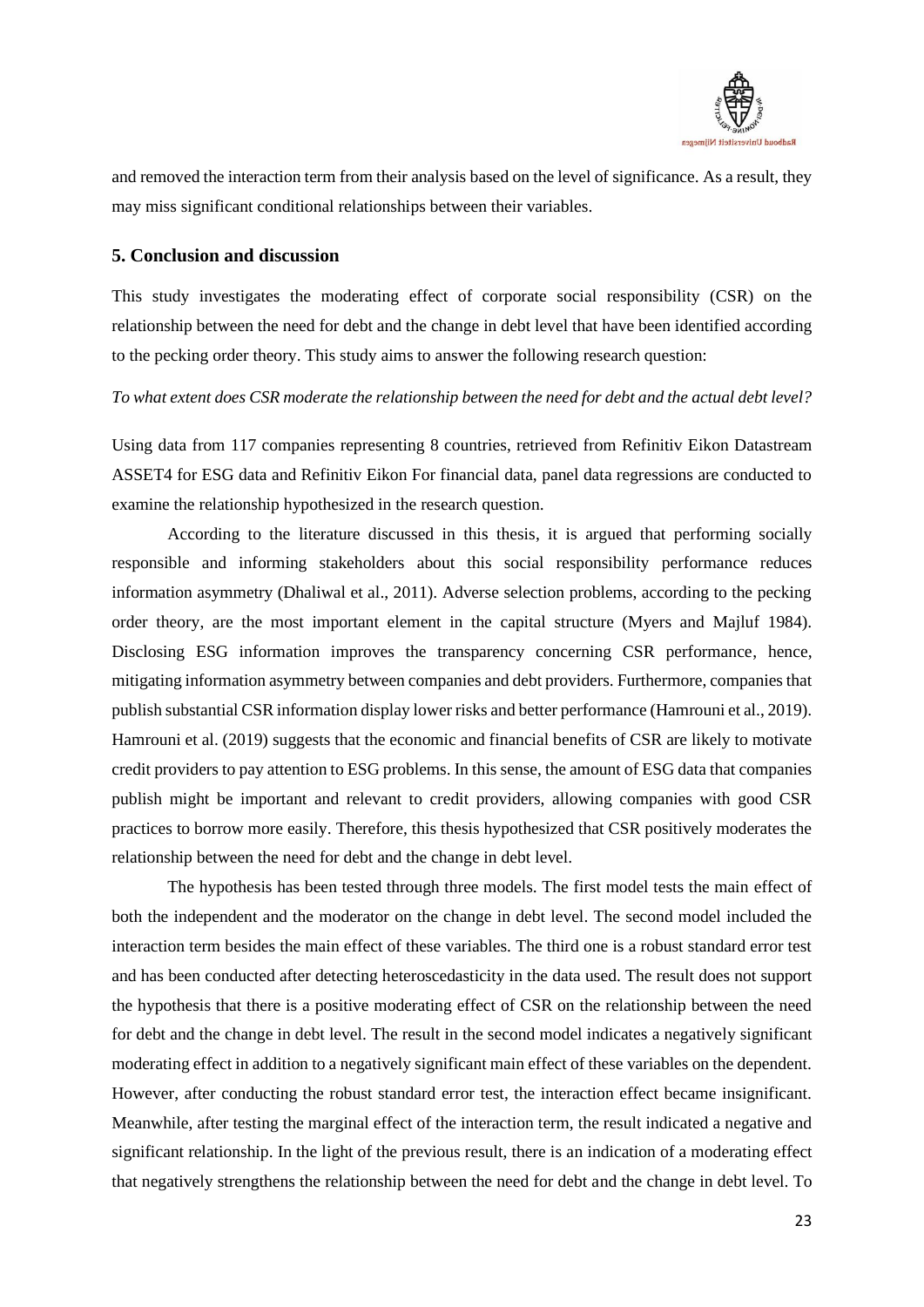

put it another way, the main effect of deficit refers to that increasing deficit leads to decrease the debt level, and when CSR intervene, it will lead to an even lower debt level.

The interpretation of such a result might be that increasing the need for debt finance leads debt providers to be skeptical over the firm's capability to pay off. Additionally, the negative sign associated with the ESG score might be a consequence of the expensive implications of CSR activities which might weaken the ability of the corporation to meet its financial obligations. For instance, CSR activities are considered by banks as an expensive diversion of the company's resources (Magnanelli & Izzo, 2017). Goss and Roberts (2011) provide evidence that lenders demand greater debt costs for low-quality borrowers who engage in discretionary CSR expenditure. However, those lenders are unconcerned about CSR activities for high-quality borrowers.

This thesis aims to help business managers satisfy credit providers' expectations and attract debt funding sources by providing a deeper understanding of the implications of CSR information. However, this study does not provide a robust result due to an insignificant result regarding the moderating effect of CSR on the relationship between the need for debt and the change in debt level. Therefore, caution is needed in interpreting this result, given that there are some limitations. Firstly, this result should not be generalized since the sample was based on 8 European countries for 2010-2019. The generalizability is violated due to differences among the EU and other regions. These differences include significant variations in law, policy, and enforcement (Fox, 1997). Secondly, This thesis focuses solely on the quantity of ESG data disclosed, rather than the quality of the CSR activities. Thirdly, some other studies utilized different empirical models in order to examine similar subjects, which might provide different results. Finally, many pieces of research on the subject of sustainability performance have found that sustainability information is disclosed voluntarily. As a result, firms' CSR performance depends on the information supplied by the companies themselves. Hence, this information may not reflect actual CSR performance for some organizations.

Consequently, further research is needed that might investigate the same relationship by testing different regions or even larger samples. Moreover, a longer duration could be employed in order to differentiate between short and long-term impact, given that the implementations of ESG activities need a long time to yield results.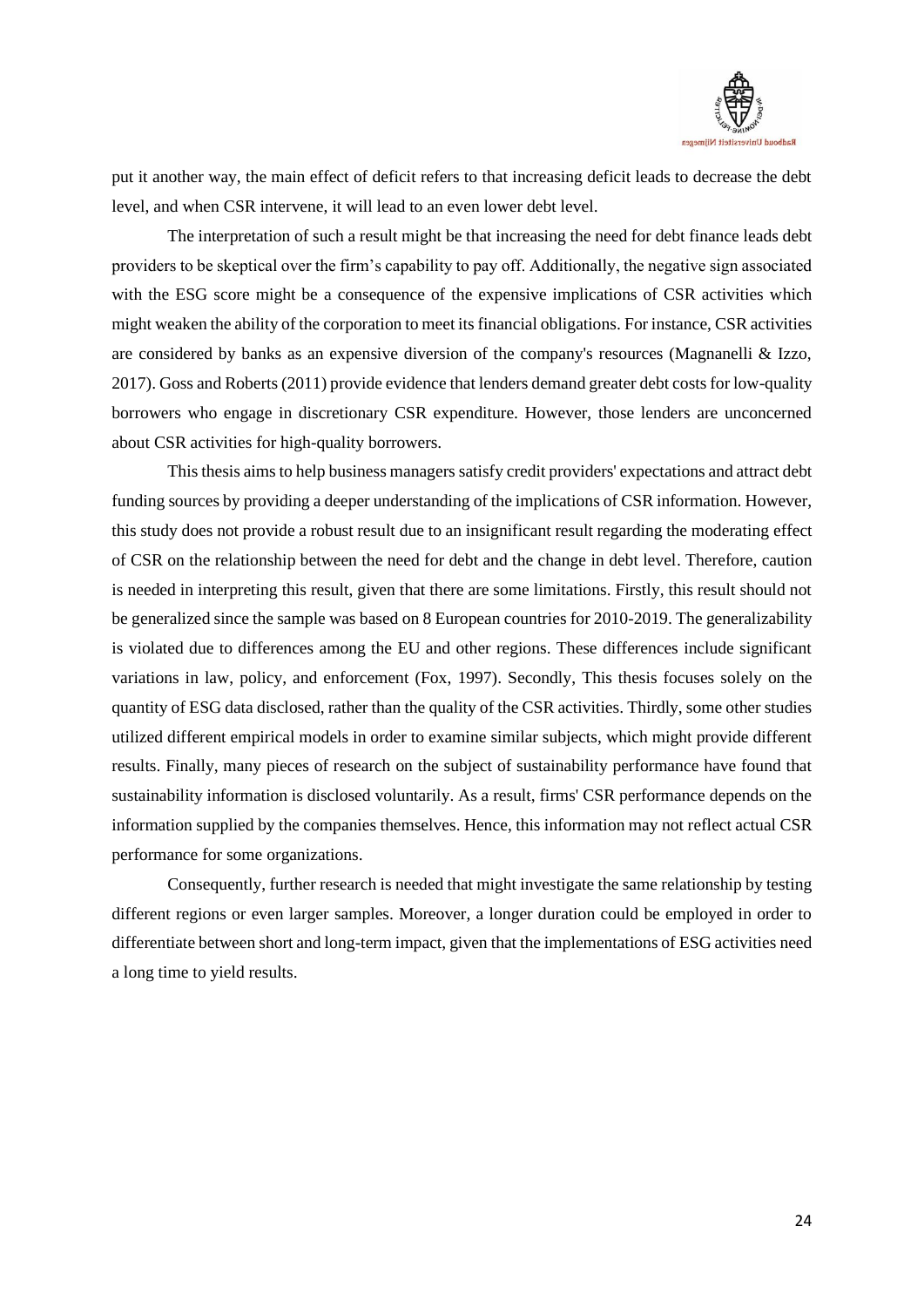

### <span id="page-26-0"></span>**References**

- Acharya, V., Huang, J. Z., Subrahmanyam, M., & Sundaram, R. K. (2006). When does strategic debt-service matter?. *Economic Theory*, *29*(2), 363-378.
- Ahmadimousaabad, A., Bajuri, N., Jahanzeb, A., Karami, M., & Rehman, S. (2013). Trade-off theory, pecking order theory and market timing theory: a comprehensive review of capital structure theories. *International Journal of Management and Commerce Innovations*, *1*(1), 11-18.
- Aiken, L. S., & West, S. G. (1991). *Multiple Regression: Testing and Interpreting Interactions*. Thousand Oaks, CA: Sage Publications.
- Ali, W., & Frynas, J. G. (2018). The role of normative CSR‐promoting institutions in stimulating CSR disclosures in developing countries. *Corporate Social Responsibility and Environmental Management*, *25*(4), 373- 390.
- Anderson, E. W., & Mansi, S. A. (2009). Does customer satisfaction matter to investors? Findings from the bond market. *Journal of Marketing Research*, *46*(5), 703-714.
- Andrieu, G., Staglianò, R., & Van Der Zwan, P. (2018). Bank debt and trade credit for SMEs in Europe: firm-, industry-, and country-level determinants. *Small Business Economics*, *51*(1), 245-264.
- Attig, N., El Ghoul, S., Guedhami, O., & Suh, J. (2013). Corporate social responsibility and credit ratings. *Journal of Business Ethics*, 4, 679–694.
- Baron, R. M., & Kenny, D. A. (1986). The moderator–mediator variable distinction in social psychological research: Conceptual, strategic, and statistical considerations. *Journal of personality and social psychology*, *51*(6), 1173.
- Belsley, D. A., Kuh, E., & Welsch, R. E. (1980). *Regression Diagnostics: Identifying Influential Data and Sources of Collinearity*. New York, NY: John Wiley
- Bénabou, R., & Tirole, J. (2010). Individual and corporate social responsibility. *Economica*, *77*(305), 1-19.
- Benlemlih, M., Shaukat, A., Qiu, Y. and Trojanowski, G. (2016), "Environmental and social disclosure and firm risk", Journal of Business Ethics, No. 3, P. 1-14.
- Boubaker, S., Cellier, A., Manita, R., & Saeed, A. (2020). Does corporate social responsibility reduce financial distress risk?. *Economic Modelling*, *91*, 835-851.
- Bradley, M., Jarrell, G. A., & Kim, E. H. (1984). On the existence of an optimal capital structure: Theory and evidence. *The journal of Finance*, *39*(3), 857-878.
- Brambor, T., Clark, W. R., & Golder, M. (2006). Understanding interaction models: Improving empirical analyses. *Political analysis*, 63-82.
- Brown, T. J., & Dacin, P. A. (1997). The company and the product: Corporate associations and consumer product responses. *Journal of marketing*, *61*(1), 68-84.
- Cahan, S.F., De Villiers, C., Jeter, D.C., Naiker, V. and Van Staden, C.J. (2016), "Are CSR disclosures value relevant? Cross-country evidence", European Accounting Review, Vol. 25 No. 3, pp. 579-611.
- Carter, C. R. (2005). Purchasing social responsibility and firm performance. *International Journal of Physical Distribution & Logistics Management*.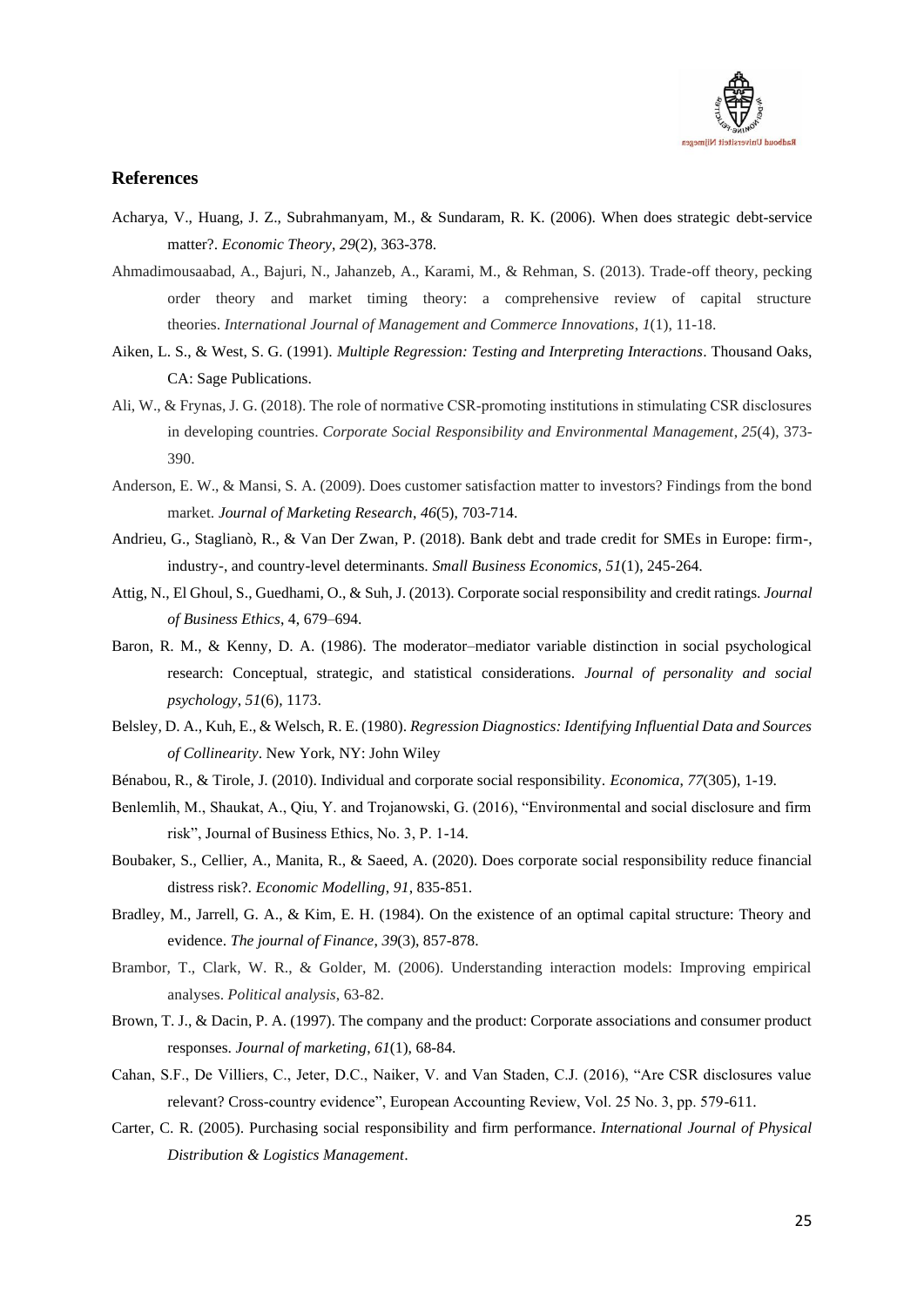

- Chan, I.Y., Chou, D.W. and Lo, H.C. (2017), "Do financial constraints matter when firms engage in CSR?", The North American Journal of Economics and Finance, Vol. 39, pp. 241-259.
- Chen, J. (2004). Determinants of capital structure of Chinese-listed companies. Journal of Business research, 57 (12), 1341-1351.
- Chen, J.C. and Roberts, R.W. (2010), "Toward a more coherent understanding of the organization–society relationship: a theoretical consideration for social and environmental accounting research", Journal of Business Ethics, Vol. 97 No. 4, pp. 651-665.
- Chen, K., Chen, Z. and Wei, K. (2009), "Legal protection of investors, corporate governance, and the cost of equity capital", Journal of Corporate Finance, Vol. 15 No. 3, pp. 273-289.
- Chen, L. J., & Chen, S. Y. (2011). How the pecking-order theory explain capital structure. *Journal of International Management Studies*, *6*(3), 92-100.
- Cheng, B., Ioannou, I., & Serafeim, G. (2014). Corporate social responsibility and access to finance. *Strategic management journal*, *35*(1), 1-23.
- Chou, S. R., Yang, J. A., & Lee, C. H. (2011). Determinants of Capital Structure in Taiwan 50: A Structure Equation Modeling Approach. *Sun Yat-Sen Management Review*, *19*, 225–277.
- CLARKE J. and K. SHASTRI (2001), "On information asymmetry metrics", Working Paper, Katz Graduate School of Business, University of Pittsburgh, Pittsburgh.
- Clarkson, M.B.E. (1995), "A stakeholder framework for analyzing and evaluation of corporate social performance", Academy of Management Review, Vol. 20, pp. 92-117
- Cormier, D. and Magnan, M. (2014), "The impact of social responsibility disclosure and governance on financial analysts' information environment", Corporate Governance, Vol. 14 No. 4, pp. 467-484.
- Datta, S., Iskandar-Datta, M., & Patel, A. (1999). Bank monitoring and the pricing of corporate public debt. *Journal of Financial Economics*, *4*, 435–449.
- D'Aveni, R. A., & Ilinitch, A. Y. (1992). Complex patterns of vertical integration in the forest products industry: Systematic and bankruptcy risks. *Academy of management Journal*, *35*(3), 596-625.
- De Jong, A., Verbeek, M., & Verwijmeren, P. (2011). Firms' debt–equity decisions when the static tradeoff theory and the pecking order theory disagree. *Journal of Banking & Finance*, *35*(5), 1303-1314.
- Deesomsak, R., Paudyal, K., & Pescetto, G. (2004). The determinants of capital structure: evidence from the Asia Paci\_c region. Journal of multinational financial management, 14 (4-5), 387-405.
- Dhaliwal, D., Li, O.Z., Tsang, A.H. and Yang, Y.G. (2011), "Voluntary non-financial disclosure and the cost of equity capital: the case of corporate social responsibility reporting", The Accounting Review, Vol. 86 No. 1, pp. 59-100.
- Diamond, D. W. (1989). Reputation acquisition in debt markets. *Journal of Political Economy*, *4*, 828–862.
- DiMaggio, P.J. and Powell, W.W. (1983), "The iron cage revisited: institutional isomorphism and collective rationality in organizational fields", American Sociological Review, Vol. 48 No. 2, pp. 147-160.
- Drukker, D. M. (2003). Testing for serial correlation in linear panel-data models. *The stata journal*, *3*(2), 168- 177.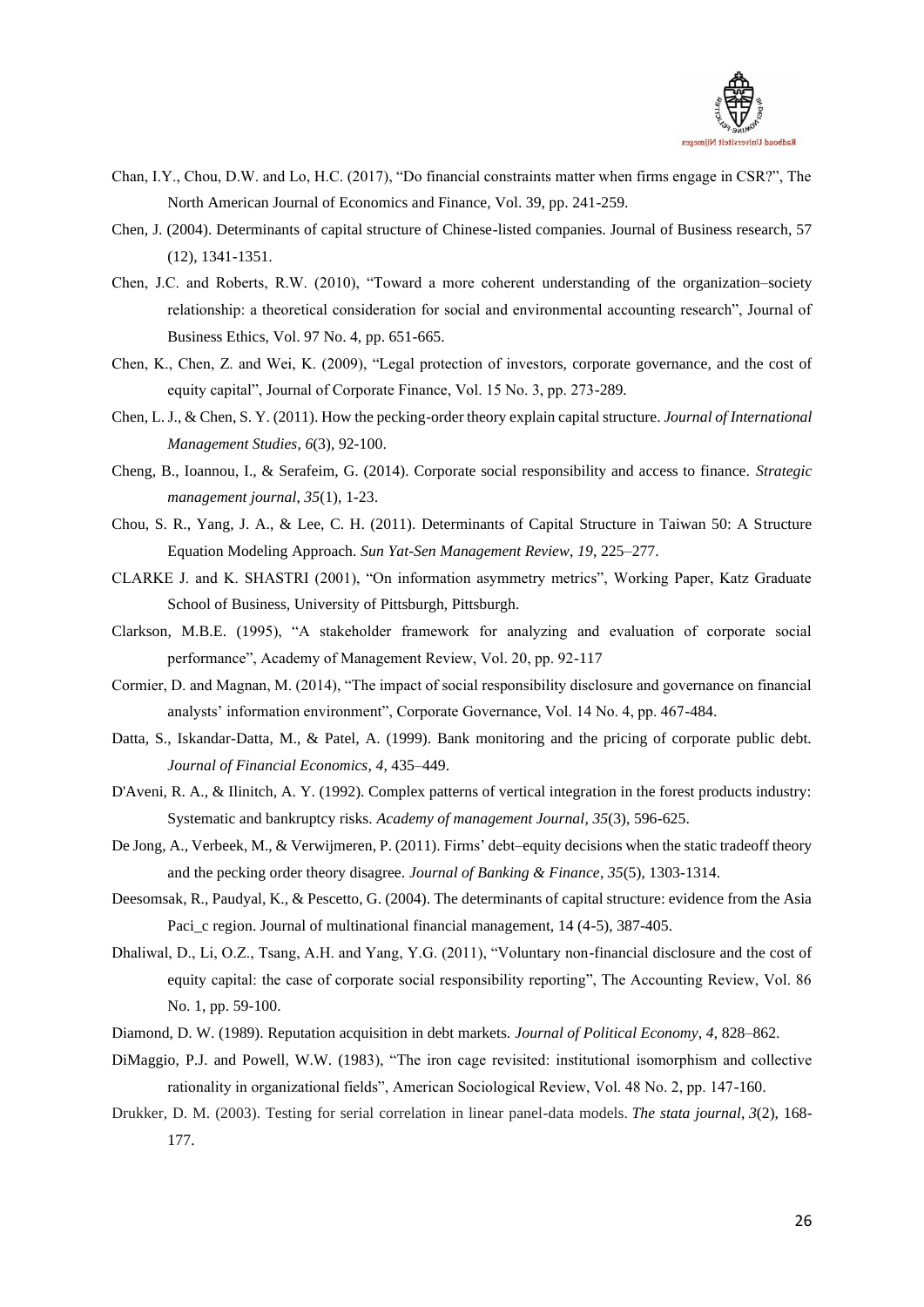

- Esarey, J., & Sumner, J. L. (2018). Marginal effects in interaction models: Determining and controlling the false positive rate. *Comparative Political Studies*, *51*(9), 1144-1176.
- Fama, E. F., & French, K. R. (2002). Testing Trade-Off and Pecking Order Predictions About Dividends and Debt. *Review of Financial Studies*, *15*(1), 1–33.
- Fatemi, A., Glaum, M., & Kaiser, S. (2018). ESG performance and firm value: The moderating role of disclosure. *Global Finance Journal*, *38*, 45-64.
- Fombrun, C.J., Gardberg, N.A. and Barnett, M.L. (2000), "Opportunity platforms and safety nets: corporate citizenship and reputational risk", Business and Society Review, Vol. 105 No. 1, pp. 85-106.
- Fox, E. M. (1997). US and EU competition law: a comparison. *Global competition policy*, 339-354.
- Frank, M. Z., & Goyal, V. K. (2008). Trade-off and pecking order theories of debt. *Handbook of empirical corporate finance*, 135-202.
- Frank, M. Z., & Goyal, V. K. (2008). Trade-off and pecking order theories of debt. *Handbook of empirical corporate finance*, 135-202.
- Gillan, S., Hartzell, J. C., Koch, A., & Starks, L. T. (2010). Firms' environmental, social and governance (ESG) choices, performance and managerial motivation. *Unpublished working paper*, *10*.
- Godfrey, P. C., Merrill, C. B., & Hansen, J. M. (2009). The relationship between corporate social responsibility and shareholder value: An empirical test of the risk management hypothesis. *Strategic management journal*, *30*(4), 425-445.
- Goss, A. (2009). Corporate social responsibility and financial distress. *Proceedings of the Administrative Sciences Association of Canada*, 29, 1–18.
- Goss, A. and Roberts, G.S. (2011), "The impact of corporate social responsibility on the cost of bank loans", Journal of Banking & Finance, Vol. 35 No. 7, pp. 1794-1810.
- Gutsche, R., Schulz, J. F., & Gratwοhl, Μ. (2017, June). Firm-value effects of CSR disclosure and CSR performance. In *EFMA-Conference proceedings* (pp. 1-31). EFMA.
- Hail, L. and Leuz, C. (2006), "International differences in cost of equity capital: do legal institutions and securities regulations matter?", Journal of Accounting Research, Vol. 44 No. 3, pp. 485-531.
- Hall, T. W. (2012). The Collateral Channel: Evidence on Leverage and Asset Tangibility. *Journal of Corporate Finance*, *18*(3), 570–583. http://doi.org/10.1016/j.jcorpfin.2011.12.003
- Hamrouni, A., Boussaada, R., & Toumi, N. B. F. (2019). Corporate social responsibility disclosure and debt financing. *Journal of Applied Accounting Research*.
- Hovakimian, A., Opler, T., & Titman, S. (2001). The debt-equity choice. Journal of Financial and Quantitative analysis, 1, 1-24.
- Huang, G., & Song, F. (2006). The determinants of capital structure: Evidence from China. China economic review, 17 (1), 14-36.
- Iqbal, M., & Javed, F. (2017). The moderating role of corporate governance on the relationship between capital structure and financial performance: Evidence from manufacturing sector of Pakistan. *International Journal of Research in Business and Social Science (2147-4478)*, *6*(1), 89-105.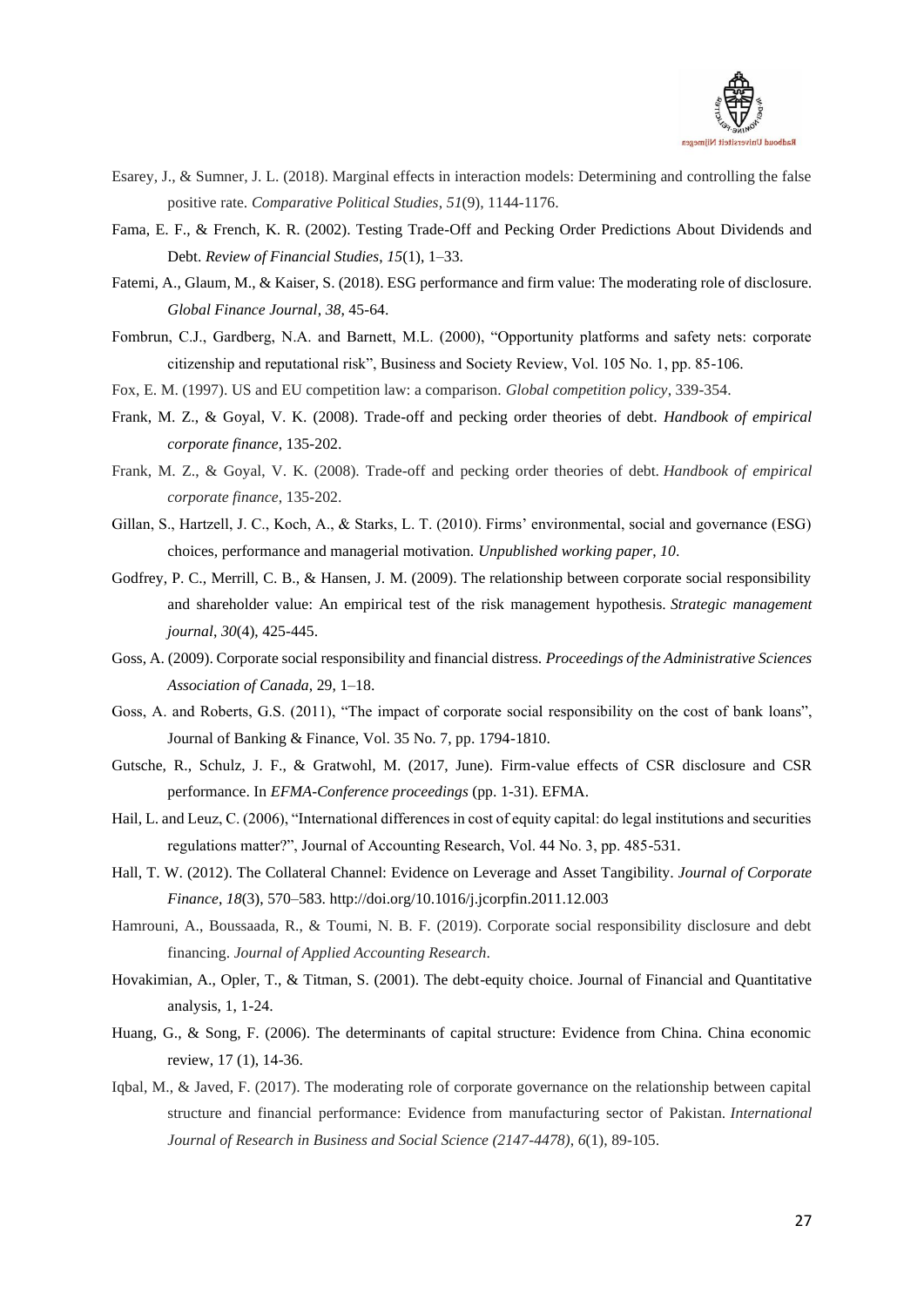

- Jackson, G., & Apostolakou, A. (2010). Corporate social responsibility in Western Europe: An institutional mirror or substitute?. *Journal of business ethics*, *94*(3), 371-394.
- Jann, B. (2013). Predictive margins and marginal effects in Stata.
- Jensen, M.C. and Meckling, W.H. (1976), "Theory of the firm: managerial behavior, agency costs and ownership structure", Journal of Financial Economics, Vol. 3 No. 4, pp. 305-360.
- Jiraporn, P., Jiraporn, N., Boeprasert, A., & Chang, K. (2014). Does corporate social responsibility (CSR) improve credit ratings? Evidence from geographic identification. *Financial Management*, *3*, 505–531.
- Jo, H. and Harjoto, M. (2011), "Corporate governance and firm value: the impact of corporate social responsibility", Journal of Business Ethics, Vol. 103 No. 3, pp. 351-383.
- Jones, T. M. (1995). Instrumental stakeholder theory: a synthesis of ethics and economics. *Academy of Management Review*, *2*, 404–437.
- Kerstens, K., & Van de Woestyne, I. (2014). Comparing Malmquist and Hicks–Moorsteen productivity indices: Exploring the impact of unbalanced vs. balanced panel data. *European Journal of Operational Research*, *233*(3), 749-758.
- Kotonen, U. (2009), "Formal corporate social responsibility reporting in Finnish listed companies", Journal of Applied Accounting Research, Vol. 10 No. 3, pp. 176-207.
- La Rosa, F., Liberatore, G., Mazzi, F., & Terzani, S. (2018). The impact of corporate social performance on the cost of debt and access to debt financing for listed European non-financial firms. *European Management Journal*, *36*(4), 519-529.
- Lamont, O., Polk, C., & Saaá-Requejo, J. (2001). Financial constraints and stock returns. *The review of financial studies*, *14*(2), 529-554.
- Lemmon, M. L., & Zender, J. F. (2010). Debt capacity and tests of capital structure theories. *Journal of Financial and Quantitative Analysis*, 1161-1187.
- Levy, D.L., Brown, H.S. and de Jong, M. (2010), "The contested politics of corporate governance: the case of the global reporting initiative", Business and Society, Vol. 49 No. 1, pp. 88-115.
- Lewis, C. M., Rogalski, R. J., & Seward, J. K. (2003). Industry conditions, growth opportunities and market reactions to convertible debt financing decisions. *Journal of Banking & Finance*, *27*(1), 153-181.
- Lichtenstein, D. R., Drumwright, M. E., & Braig, B. M. (2004). The effect of corporate social responsibility on customer donations
- Lindblom, C.K. (1994), "The implications of organizational legitimacy for corporate social performance and disclosure", Critical Perspectives on Accounting Conference, New York, NY.
- Lindkvist, L., & Saric, O. (2020). Sustainability Performance and Capital Structure: An analysis of the relationship between ESG rating and debt ratio.
- Lins, K., Servaes, H. and Tamayo, A. (2017), "Social capital, trust, and firm performance: the value of corporate social responsibility during the financial crisis", The Journal of Finance, Vol. 72 No. 4, pp. 1785-1824.
- Lipson, M., & Mortal, S. (2009). Liquidity and capital structure. Journal of financial markets, 12 (4), 611-644.
- Luigi, P., & Sorin, V. (2009). A review of the capital structure theories. *Annals of Faculty of Economics*, *3*(1), 315-320.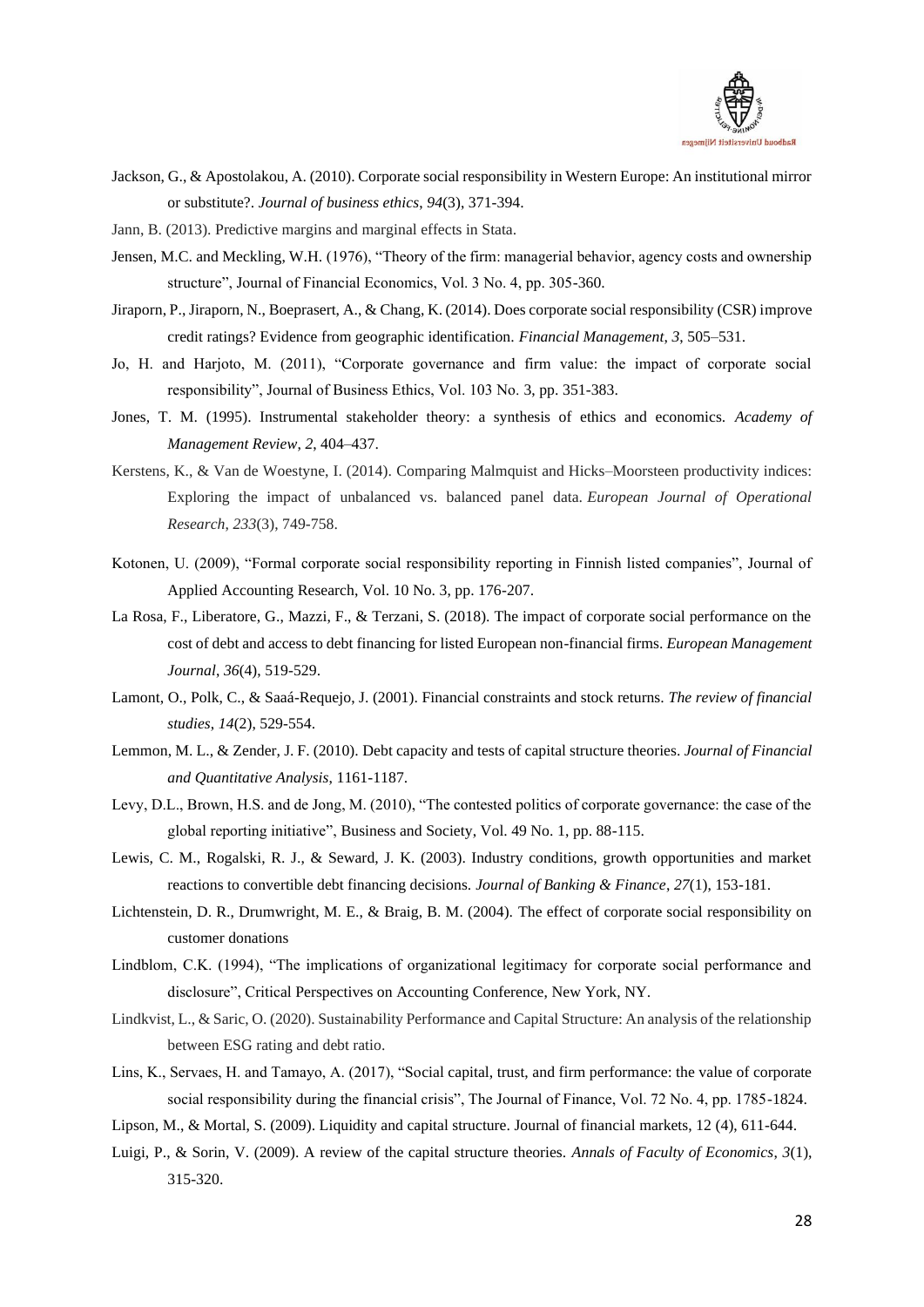

- Luo, X., & Bhattacharya, C. B. (2009). The debate over doing good: Corporate social performance, strategic marketing levers, and firm-idiosyncratic risk. *Journal of Marketing*, *73*(6), 198-213.
- Luo, X., Wang, H., Raithel, S., & Zheng, Q. (2015). Corporate social performance, analyst stock recommendations, and firm future returns. *Strategic Management Journal*, *36*(1), 123-136.
- Magnanelli, B.S. and Izzo, M.F. (2017), "Corporate social performance and cost of debt: the relationship", Social Responsibility Journal, Vol. 13 No. 2, pp. 250-265.
- MCLAUGHLIN R., A. SAFIEDDINE and G. VASUDEVAN (1998), "The information content of corporate offerings of seasoned securities: An empirical analysis", Financial Management 27, 2, 31-45.
- Merton, R. C. (1974). On the pricing of corporate debt: The risk structure of interest rates. *The Journal of finance*, *29*(2), 449-470.
- Meyer, J.W. and Rowan, B. (1977), "Institutional organizations: formal structure as myth and ceremony", American Journal of Sociology, Vol. 83 No. 2, pp. 340-363.
- Midttun, A., Gautesen, K., & Gjølberg, M. (2006). The political economy of CSR in Western Europe. *Corporate Governance: The international journal of business in society*.
- Modigliani, F., & Miller, M. H. (1958). The cost of capital, corporation finance and the theory of investment. *The American economic review*, *48*(3), 261-297.
- Molina, C. A. (2005). Are firms underleveraged? An examination of the effect of leverage on default probabilities. *The Journal of Finance*, *60*(3), 1427-1459.
- Mostafa, H. T., & Boregowda, S. (2014). A brief review of capital structure theories. *Research Journal of Recent Sciences. ISSN*, *2277*, 2502.
- Myers, S. C. (1977). Determinants of corporate borrowing. *Journal of financial economics*, *5*(2), 147-175.
- Myers, S. C. (1984). Capital structure puzzle.
- Myers, S. C. (2001). Capital structure. *Journal of Economic perspectives*, *15*(2), 81-102.
- Nangaki, L., Namusonge, S. N., & Wandera, R. W. (2014). Factors influencing access to debt finance by micro and small enterprises: A case of Chwele Township, Bungoma County. *International Journal and Scientific Research*, *12*(1), 70-93.
- Nurdiniah, D. (2021). THE ROLE OF CSR IN MODERATING PROFITABILITY, CAPITAL STRUCTURE, AND CORPORATE VALUES. *INTERNATIONAL JOURNAL ECONOMIC AND BUSINESS APPLIED*, *2*(1), 42-56.
- Orlitzky, M., & Benjamin, J. D. (2001). Corporate social performance and firm risk: a meta-analytic review. *Business & Society*, *4*, 369–396.
- Ozkan, A. (2001). Determinants of capital structure and adjustment to long run target: evidence from UK company panel data. Journal of Business Finance & Accounting, 28 (1-2), 175-198.
- Pagano, M., & Von Thadden, E. L. (2004). The European bond markets under EMU. *Oxford review of economic policy*, *20*(4), 531-554.
- Pfeffer, J. and Salancik, G.R. (2003), The External Control of Organizations: A Resource Dependence Perspective, Stanford University Press, Stanford, CA.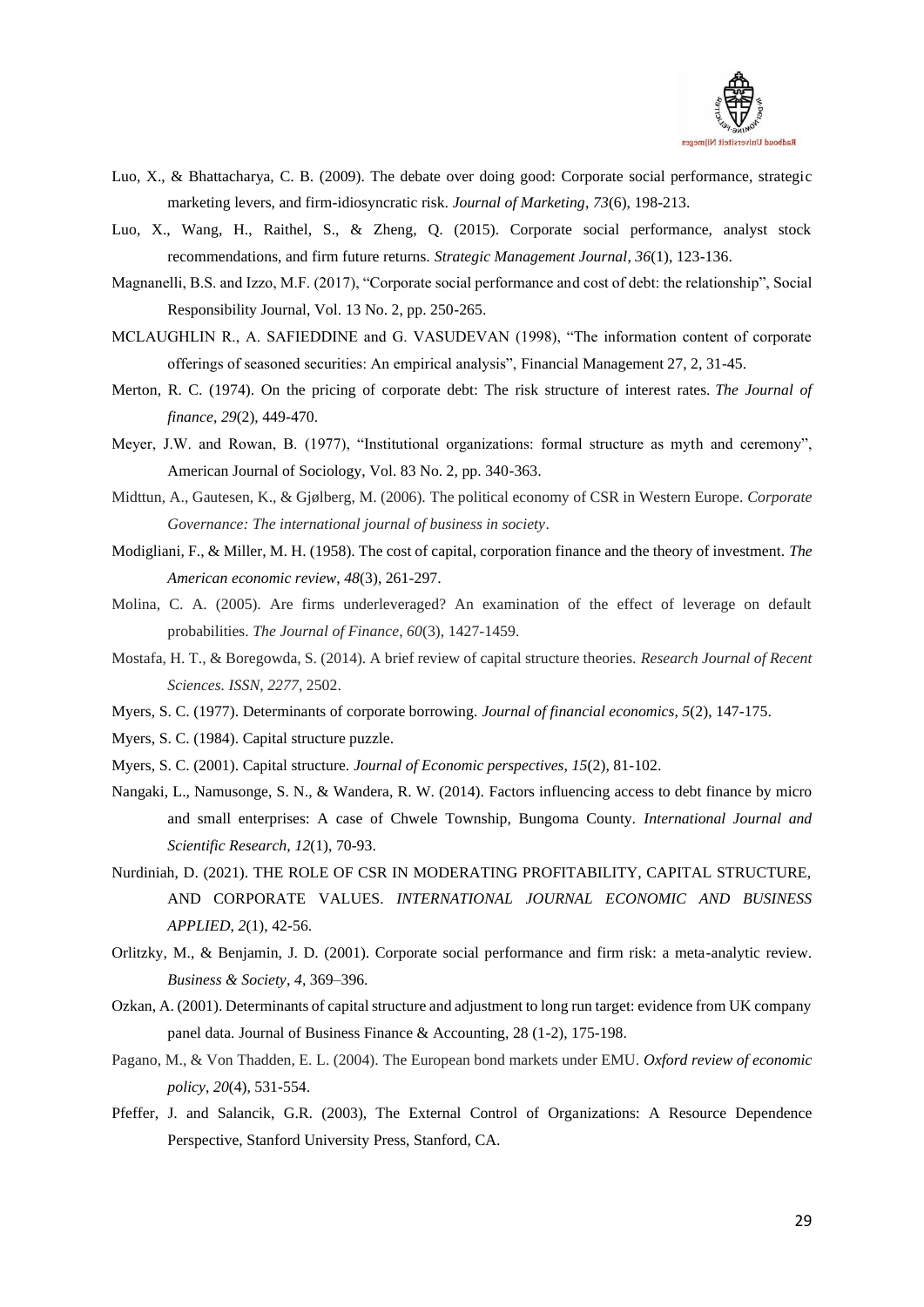

- Platonova, E., Asutay, M., Dixon, R., & Mohammad, S. (2018). The impact of corporate social responsibility disclosure on financial performance: Evidence from the GCC Islamic banking sector. *Journal of Business Ethics*, *151*(2), 451-471.
- Rajan, R. G., & Zingales, L. (1995). What do we know about capital structure? Some evidence from international data. *The journal of Finance*, *50*(5), 1421-1460.
- Refinitiv. (2020). ENVIRONMENTAL, SOCIAL AND GOVERNANCE (ESG) SCORES FROM REFINITIV. https://www.refinitiv.com/content/dam/marketing/en\_us/documents/methodology/refinitiv-esg-scoresmethodology.pdf
- Robinson, C., & Schumacker, R. E. (2009). Interaction effects: centering, variance inflation factor, and interpretation issues. *Multiple linear regression viewpoints*, *35*(1), 6-11.
- Sapir, A. (2006). Globalization and the reform of European social models. *JCMS: Journal of Common Market Studies*, *44*(2), 369-390.
- Seifert, B., & Gonenc, H. (2008). The International Evidence on the Pecking Order Hypothesis. *Journal of Multinational Financial Management*, *18*(3), 244–260.
- Sharpe, I. G., Stadnik, A., 2007. Financial distress in Australian general insurers. Journal of Risk and Insurance 74 (2), 377–399.
- Sheikh, J., Ahmed, W. A., Iqbal, W., & Masood, M. M. (2012). Pecking at pecking order theory: Evidence from pakistan's non-financial sector. *Journal of Competitiveness*, *4*(4).
- Sheikh, N. A., & Wang, Z. (2011). Determinants of capital structure: An empirical study of firms in manufacturing industry of Pakistan. *Managerial Finance*.
- Shen, C. H. H. (2014). Pecking order, access to public debt market, and information asymmetry. *International Review of Economics & Finance*, *29*, 291-306.
- Shyam-Sunder, L., & Myers, S. C. (1999). Testing static tradeoff against pecking order models of capital structure. *Journal of financial economics*, *51*(2), 219-244.
- Song, H. S. (2005). Capital structure determinants an empirical study of Swedish companies.
- Spence, M. (1973), "Job market signaling", The Quarterly Journal of Economics, Vol. 87 No. 3, pp. 355-374.
- Steurer, R. (2010). The role of governments in corporate social responsibility: Characterising public policies on CSR in Europe. *Policy sciences*, *43*(1), 49-72.
- Stiglitz, J. E., & Weiss, A. (1981). Credit rationing in markets with imperfect information. *The American economic review*, *71*(3), 393-410.
- Suchman, M.C. (1995), "Managing legitimacy: strategic and institutional approaches", Academy of Management Review, Vol. 20 No. 3, pp. 571-610
- Sun, W., & Cui, K. (2014). Linking corporate social responsibility to firm default risk. *European Management Journal*, *2*, 275–287.
- Titman, S. (2002). The Modigliani and Miller theorem and the integration of financial markets. *Financial Management*, 101-115.
- Titman, S., & Wessels, R. (1988). The determinants of capital structure choice. *The Journal of finance*, *43*(1), 1- 19. to corporate-supported nonprofits. Journal of Marketing, 68(4), 16–32.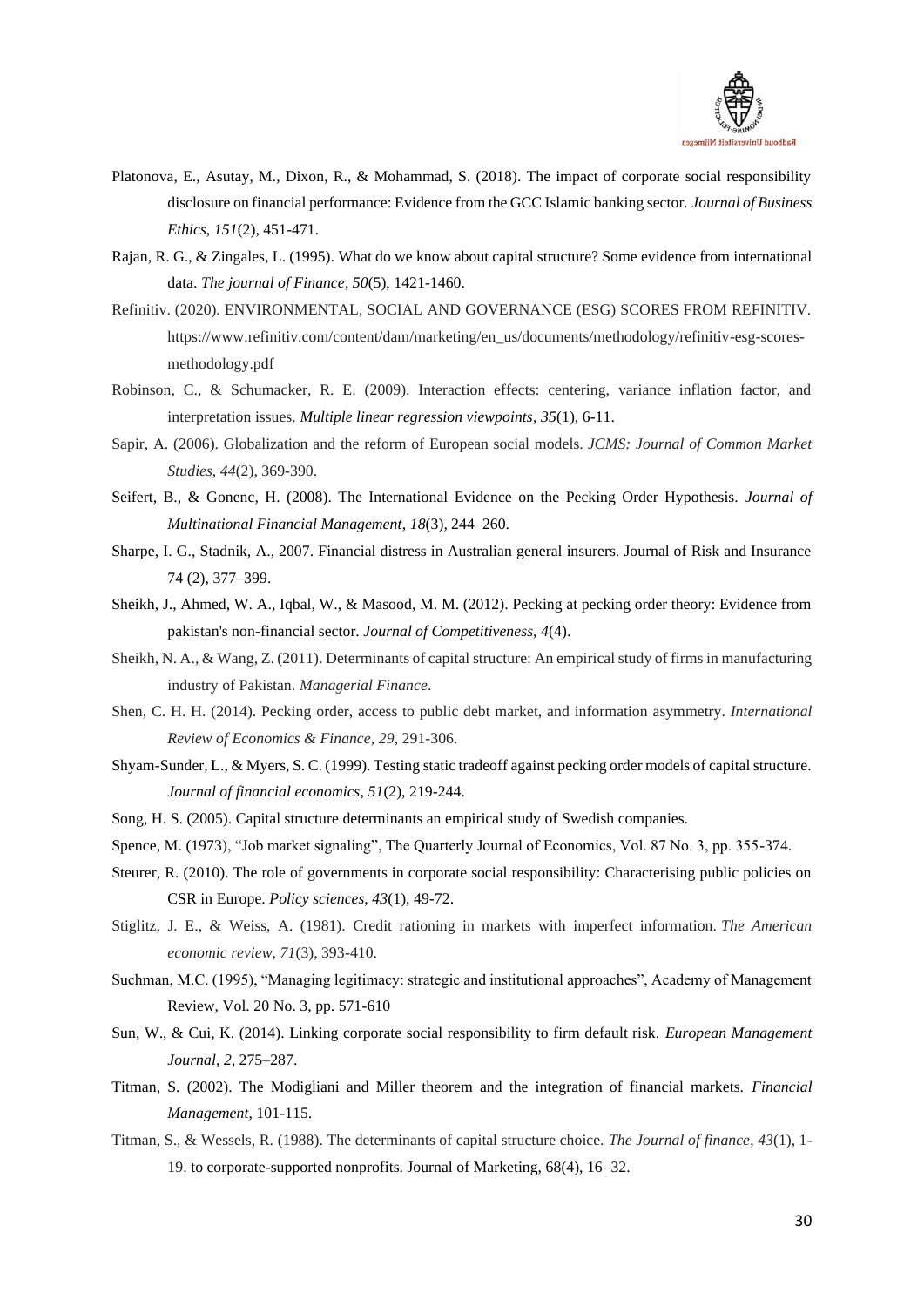

- VAN NESS B. F., R. A. VAN NESS and R. S. WARR (2001), "How well do adverse selection components measure adverse selection?", Financial Management, 30, 3, 5-30.
- Watson, R., & Wilson, N. (2002). Small and medium size enterprise financing: A note on some of the empirical implications of a pecking order. *Journal of Business Finance & Accounting*, *29*(3‐4), 557-578.
- Weber, O., Scholz, R. W., & Michalik, G. (2010). Incorporating sustainability criteria into credit risk management. *Business Strategy and the Environment*, *1*, 39–50.
- Xu, H., Wu, J., & Dao, M. (2019). Corporate social responsibility and trade credit. *Review of Quantitative Finance and Accounting*, 1-28.
- Xu, L., & Lee, S. H. (2019). Tariffs and privatization policy in a bilateral trade with corporate social responsibility. *Economic Modelling*, *80*, 339-351.
- Yang, S., Feiying, H., Zhu, Q. and Zou, Z. (2018), "How does corporate social responsibility change capital structure?", Asia-Pacific Journal of Accounting and Economics, Vol. 25 Nos 3-4, pp. 352-387.

Yapa Abeywardhana, D. (2017). Capital structure theory: An overview. *Accounting and finance research*, *6*(1).

Zhong, M. and Gao, L. (2017), "Does corporate social responsibility disclosure improve firm investment efficiency?: evidence from China", Review of Accounting and Finance, Vol. 16 No. 3, pp. 348-365.

# <span id="page-32-0"></span>**APPENDIX A**

### *Testing for heteroskedasticity*

| <b>Breusch-Pagan / Cook-Weisberg test for heteroskedasticity</b> |
|------------------------------------------------------------------|
| Ho: Constant variance                                            |
| Variables: fitted values of Debt change                          |
| chi2(1) = 3039.65                                                |
| Prob > chi2 = $0.0000$                                           |

# <span id="page-32-1"></span>**APPENDIX B**

#### *Testing serial correlation*

| Wooldridge test for autocorrelation in panel data |  |  |  |  |  |  |
|---------------------------------------------------|--|--|--|--|--|--|
| H0: no first-order autocorrelation                |  |  |  |  |  |  |
| $F(1, 116) = 1.977$                               |  |  |  |  |  |  |
| $Prob > F = 0.1624$                               |  |  |  |  |  |  |

## <span id="page-32-2"></span>**APPENDIX C**

### **The empirical test of marginal effect**